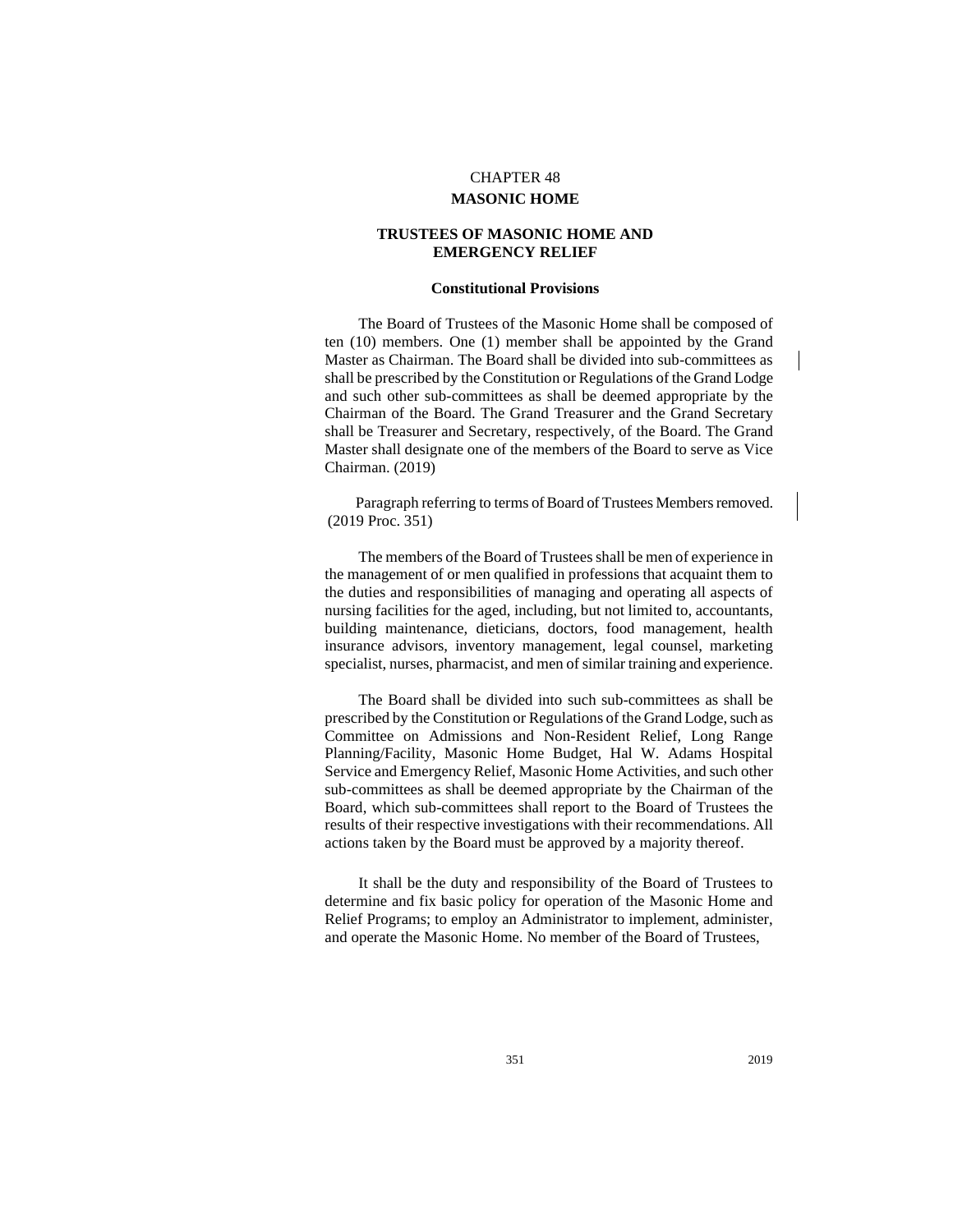except the Chairman, shall give or attempt to give instructions or directions to the Administrator in respect to administration or operation of the Masonic Home. It shall be the duty of the Chairman to insure strict compliance with the provisions of this paragraph. (2011)

The Board of Trustees shall have the care, custody, and control of Masonic Home property, real and personal, and shall maintain and make routine repairs thereto and shall arrange for insurance coverage through the Insurance Committee and the Corporate Board. (1992) (Art. IX, Sec. 1(3))

The Board of Trustees shall meet not less than once a month, at the Home in St. Petersburg, Florida, on a day to be fixed by the Chairman of the Board; *provided* the Board may hold the monthly meeting at the same location as the Annual Grand Communication for the month of said Annual Grand Communication and at such other times and places as the Grand Master or Chairman of the Board may designate. All actions taken by the Board must be approved by a majority of the membership of the Board. (2014) (Art. XII, Sec. 2)

The Grand Lodge of Florida in Annual Grand Communication shall, by Regulation, adopt such Rules and Regulations as may be found necessary or desirable for the management, operation, and supervision of the Masonic Home and Relief Funds, relating to eligibility for admission to the Home or to receive Masonic Relief, and for the management of finances, and all operations and actions pertaining to the above shall be in strict accord with such Rules and Regulations. (Art. XII, Sec. 4)

All the Rules and Regulations now in effect and not inconsistent with the provisions of this Article shall remain in full force and effect until amended or repealed as herein provided for. (Art. XII, Sec. 5)

**48.01** In approving requests and in extending emergency relief, the Board of Trustees shall apply and enforce the following division of expense of such relief: One-third to be borne by the Particular Lodge, and two-thirds to be borne by the Grand Lodge; *provided*, that in extremely urgent cases only, the Board of Trustees is empowered to waive this rule. (1983)

**48.02** The Board of Trustees of the Masonic Home may prescribe Rules for the operation and government of the Relief Funds of the Masonic Home under the Grand Lodge or its authority subject to review by the Grand Lodge at each Annual Grand Communication; *provided* said Board shall make no change, alteration, or amendment of rules relating to eligibility for admission to the Masonic Home, and for relief, which shall be altered, changed, or amended only by Grand Lodge in Annual Grand Communication; and *provided further*that Grand Lodge may amend any or all rules at any Annual Grand Communication with or without recommendation from the Board of Trustees. (1983)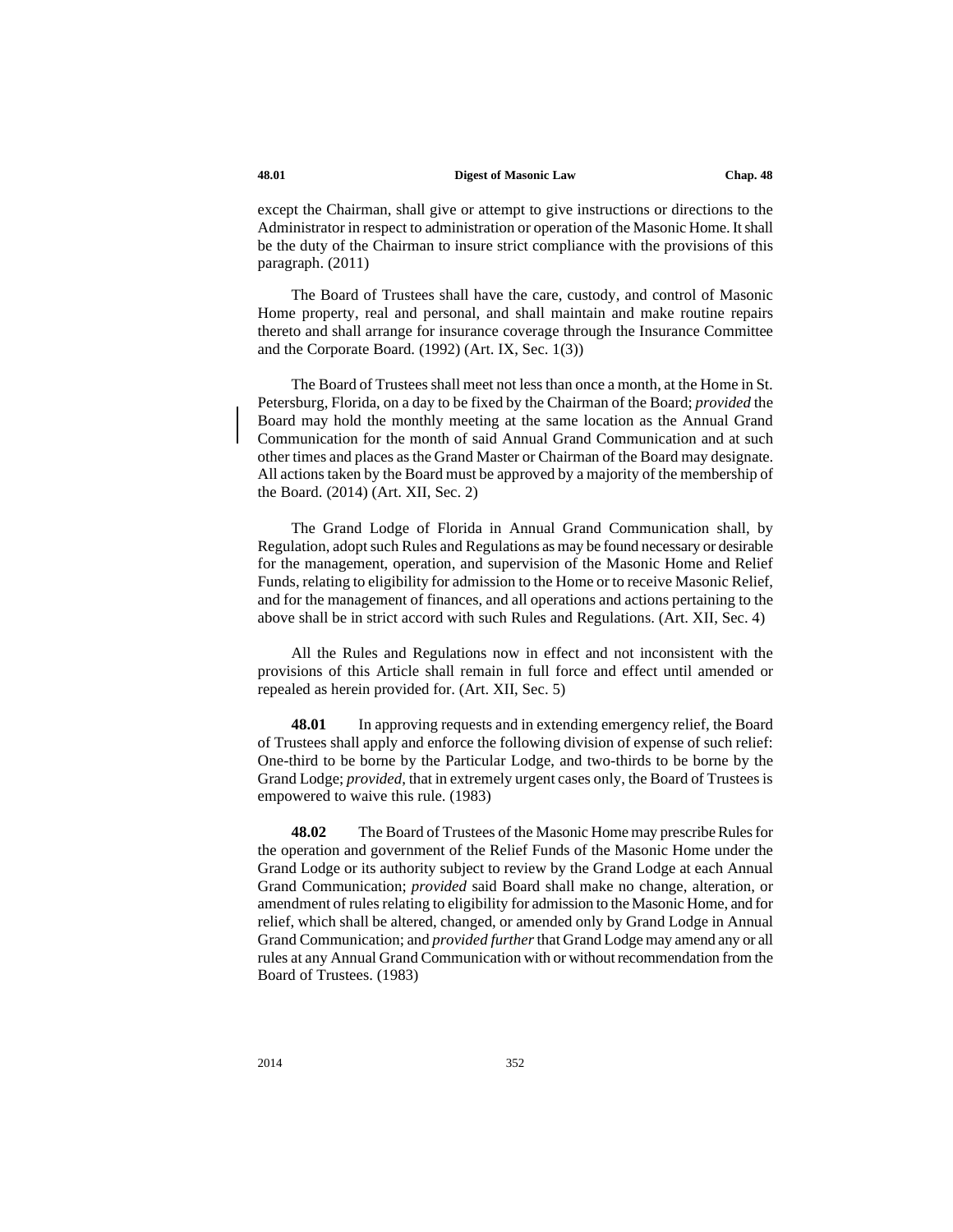APPENDIX

# **Masonic Home**

# **Rules and Regulations**

# GENERAL RULES AND REGULATIONS GOVERNING EMERGENCY AND NON-RESIDENT MEMBER RELIEF FUNDS; THE HAL W. ADAMS HOSPITAL SERVICE FUND

AND

# THE MASONIC HOME OF THE STATE OF FLORIDA

June, 1960 With Revisions

353 1985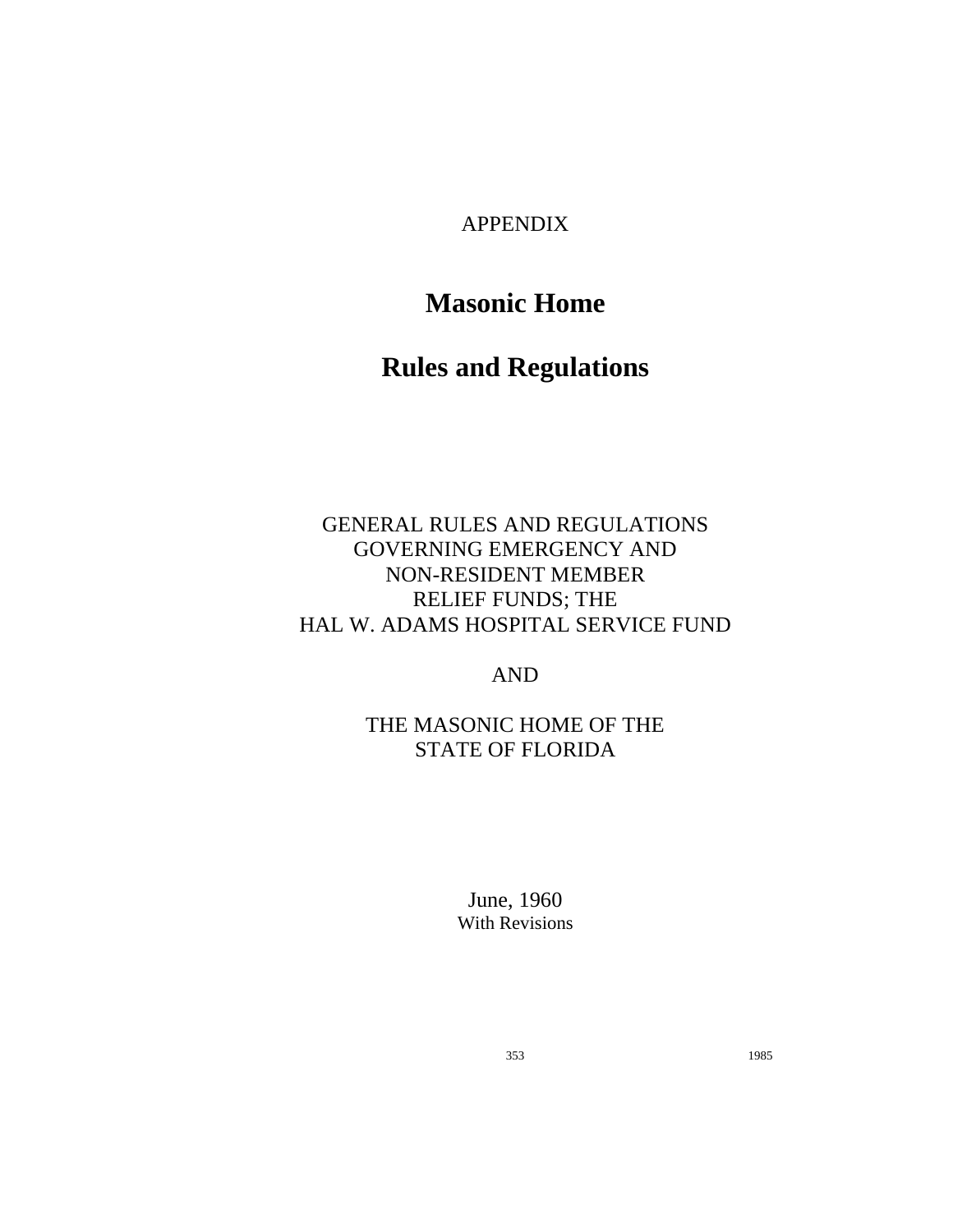#### **Digest Of Masonic Law**

# EDICT

Acting under and by virtue of the authority vested in me as Grand Master of Masons in Florida, I do hereby proclaim and promulgate the following Edict:

The attached Rules and Regulations are and shall be the Rules and Regulations governing Emergency Relief and Non-Resident Member Relief Funds and The Hal W. Adams Hospital Service Fund and The Masonic Home of The State of Florida.

All other Rules and Regulations covering any and all of the foregoing subjects which are in conflict with any of the Rules and Regulations hereby promulgated are superseded pending action on this Edict by The Most Worshipful Grand Lodge of Free and Accepted Masons of Florida.

This Edict shall take effect on July 1, A.D. 1960.

Given under my hand and the Seal of The Grand Lodge this the 27<sup>th</sup> day of June A.L. 5960, A.D. 1960.



J. EDWIN LARSON Grand Master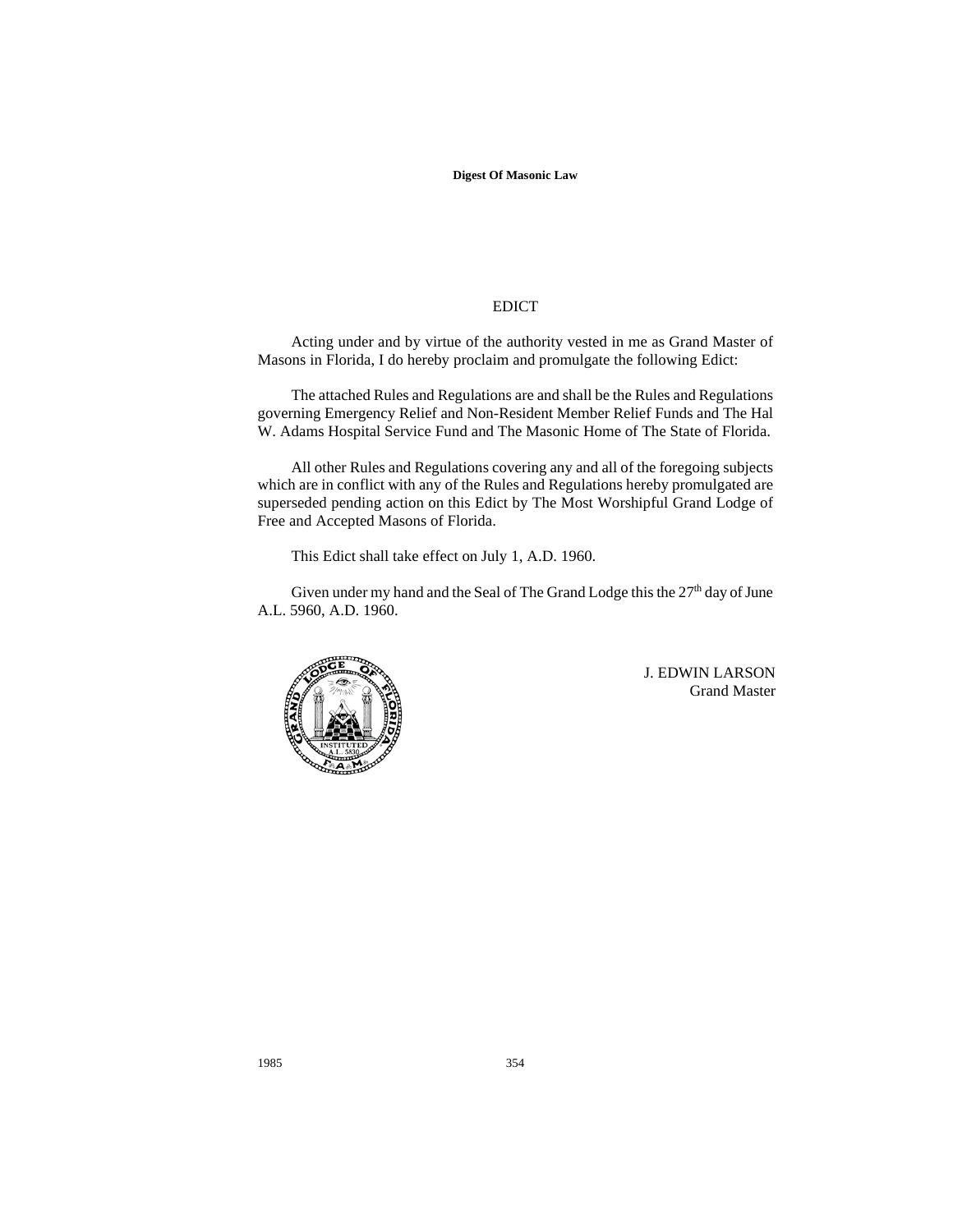# **GENERAL RULES AND REGULATIONS GOVERNING EMERGENCY AND NON-RESIDENT MEMBER RELIEF FUNDS; THE HAL W. ADAMS HOSPITAL SERVICE FUND AND**

# **THE MASONIC HOME OF THE STATE OF FLORIDA JUNE, 1960 WITH REVISIONS**

# NUMERICAL TITLE AND CHAPTER INDEX

# CHAPTER 1

| Provision |           | Subject | Page |
|-----------|-----------|---------|------|
| 1.01      | Authority |         |      |

# CHAPTER 2 **DEFINITIONS**

| 2.01 |  |  |  |
|------|--|--|--|
|------|--|--|--|

# CHAPTER 3 **GENERAL PURPOSES**

## CHAPTER 4 **BOARD OF TRUSTEES**

| 4.01 |  |
|------|--|
| 4.02 |  |
| 4.03 |  |
| 4.04 |  |
| 4.05 |  |
| 4.06 |  |
| 4.07 |  |
| 4.08 |  |

 $\overline{\phantom{a}}$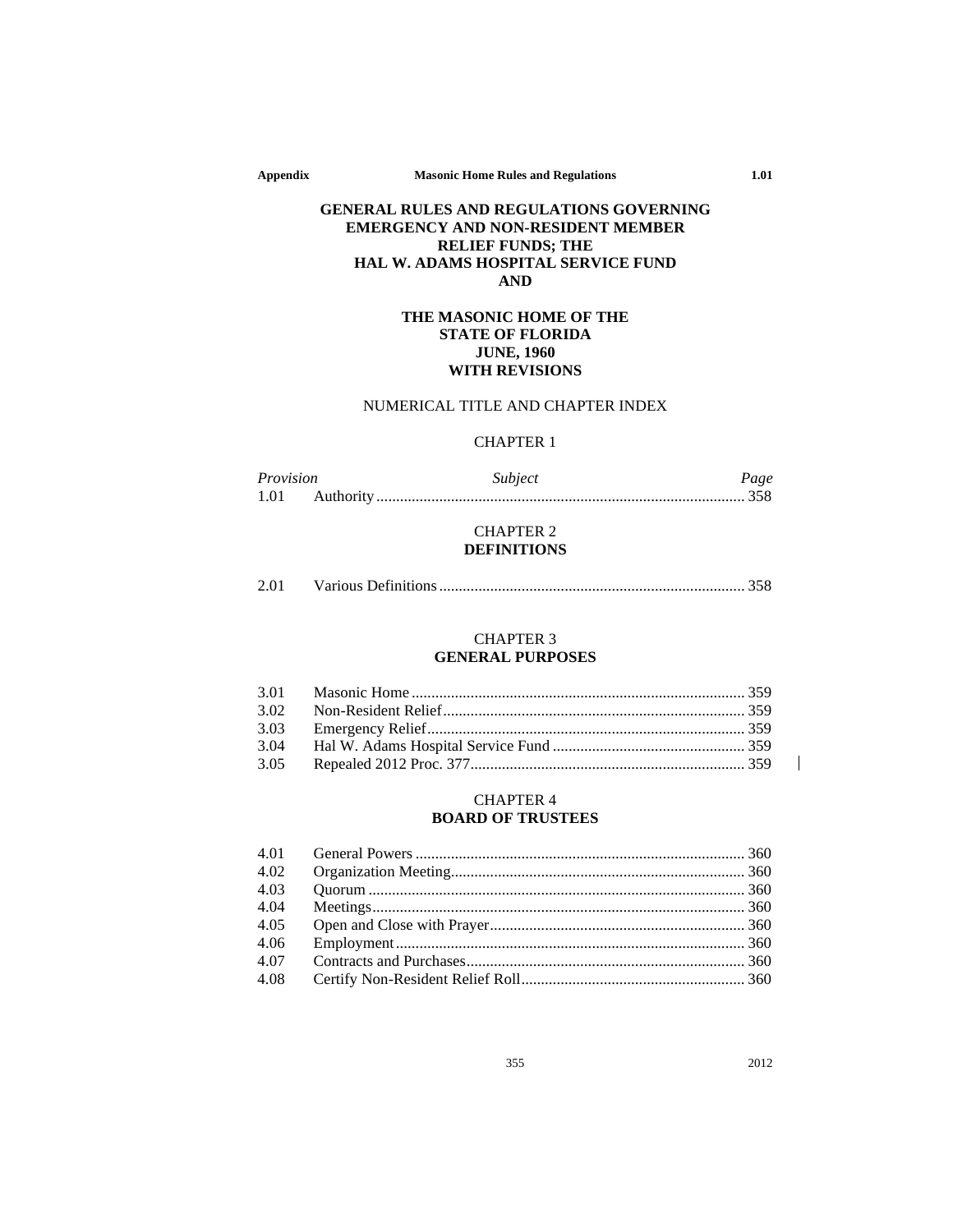| 4.09      | <b>Digest of Masonic Law</b> | Appendix |
|-----------|------------------------------|----------|
| Provision | Subject                      | Page     |
| 4.09      |                              |          |
| 4.10      |                              |          |
| 4.11      |                              |          |
| 4.12      |                              |          |
| 4.13      |                              |          |
| 4.14      |                              |          |
| 4.15      |                              |          |
| 4.16      |                              |          |
| 4.17      |                              |          |

## CHAPTER 5 **GRAND TREASURER AND GRAND SECRETARY**

# 5.01 Grand Secretary, Preserve Records, Minutes....................................... 363 5.02 Grand Treasurer and Grand Secretary.................................................. 363

## CHAPTER 6

# **ELIGIBILITY FOR ADMISSION TO MASONIC HOME AND FOR NON-RESIDENT RELIEF**

| 6.01 |  |
|------|--|
| 6.02 |  |
| 6.03 |  |
| 6.04 |  |
| 6.05 |  |
| 6.06 |  |
| 6.07 |  |

# CHAPTER 7

# **PROCEDURE FOR ADMISSION TO MASONIC HOME AND FOR NON-RESIDENT RELIEF**

| 7.01 |                                                     |  |
|------|-----------------------------------------------------|--|
| 7.02 |                                                     |  |
| 7.03 |                                                     |  |
| 7.04 |                                                     |  |
| 7.05 |                                                     |  |
| 7.06 |                                                     |  |
| 7.07 | Month to Month Approval of Non-Resident Relief  369 |  |
| 7.08 |                                                     |  |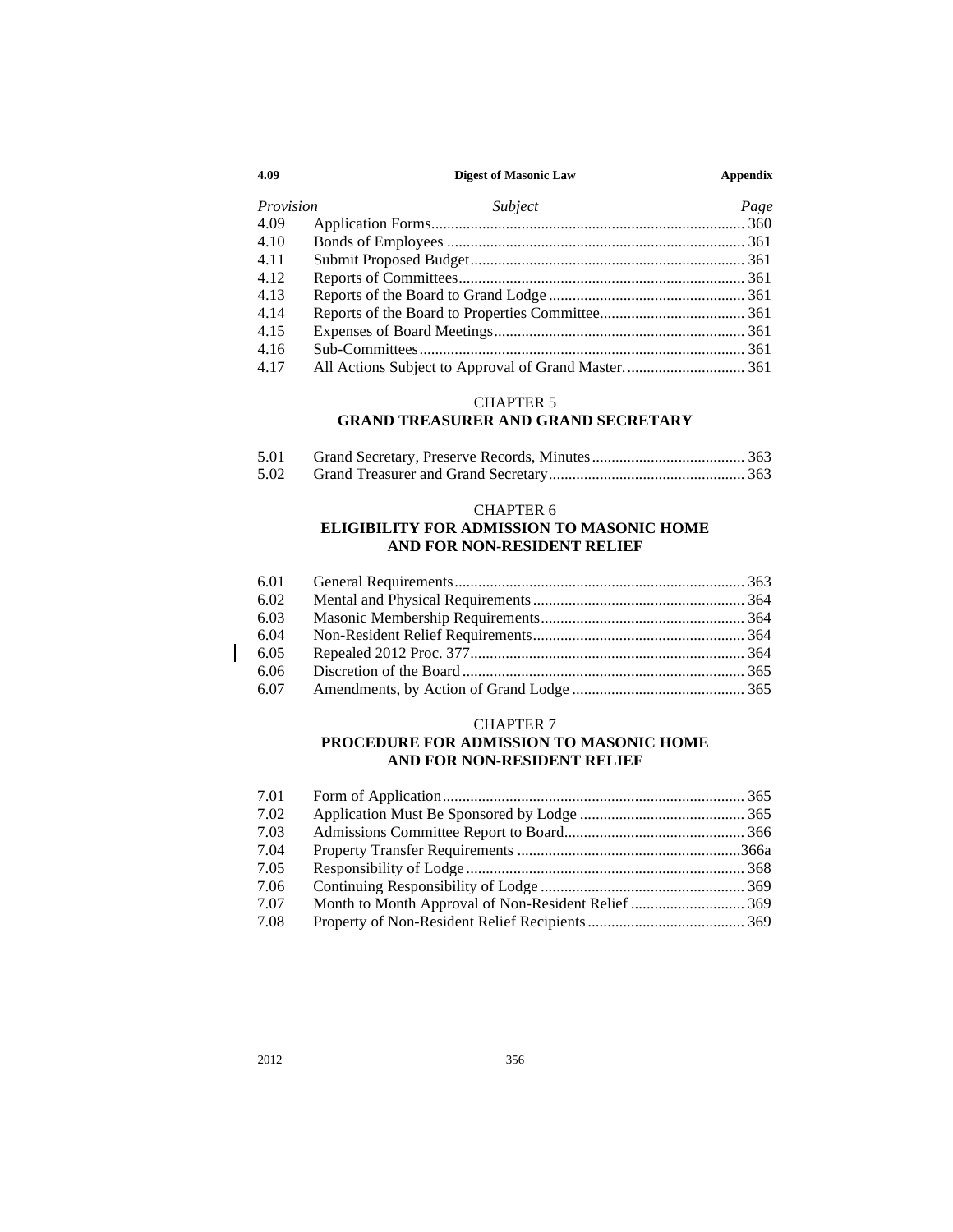# CHAPTER 8 **DISCHARGES FROM HOME, TEMPORARY LEAVE OF ABSENCE, AND FUNERALS**

| Provision | Subject | Page |
|-----------|---------|------|
| -8.01     |         |      |
| 8.02      |         |      |
| 8.03      |         |      |
| 8.04      |         |      |

# CHAPTER 9 **ADMINISTRATOR OF MASONIC HOME**

| 9.01 |  |
|------|--|
| 9.02 |  |
| 9.03 |  |
| 9.04 |  |
| 9.05 |  |
| 9.06 |  |
| 9.07 |  |
| 9.08 |  |
| 9.09 |  |
| 9.10 |  |
| 9.11 |  |
| 9.12 |  |
| 9.13 |  |

# CHAPTER 10 **EMERGENCY RELIEF**

# CHAPTER 11

# **HAL W. ADAMS HOSPITAL SERVICE FUND**

| 11.01 |  |  |  |  |
|-------|--|--|--|--|
|-------|--|--|--|--|

# CHAPTER 12

# **FUNDS AND FINANCIAL PROCEDURES**

| 12.01 |  |  |
|-------|--|--|
|       |  |  |

357 1985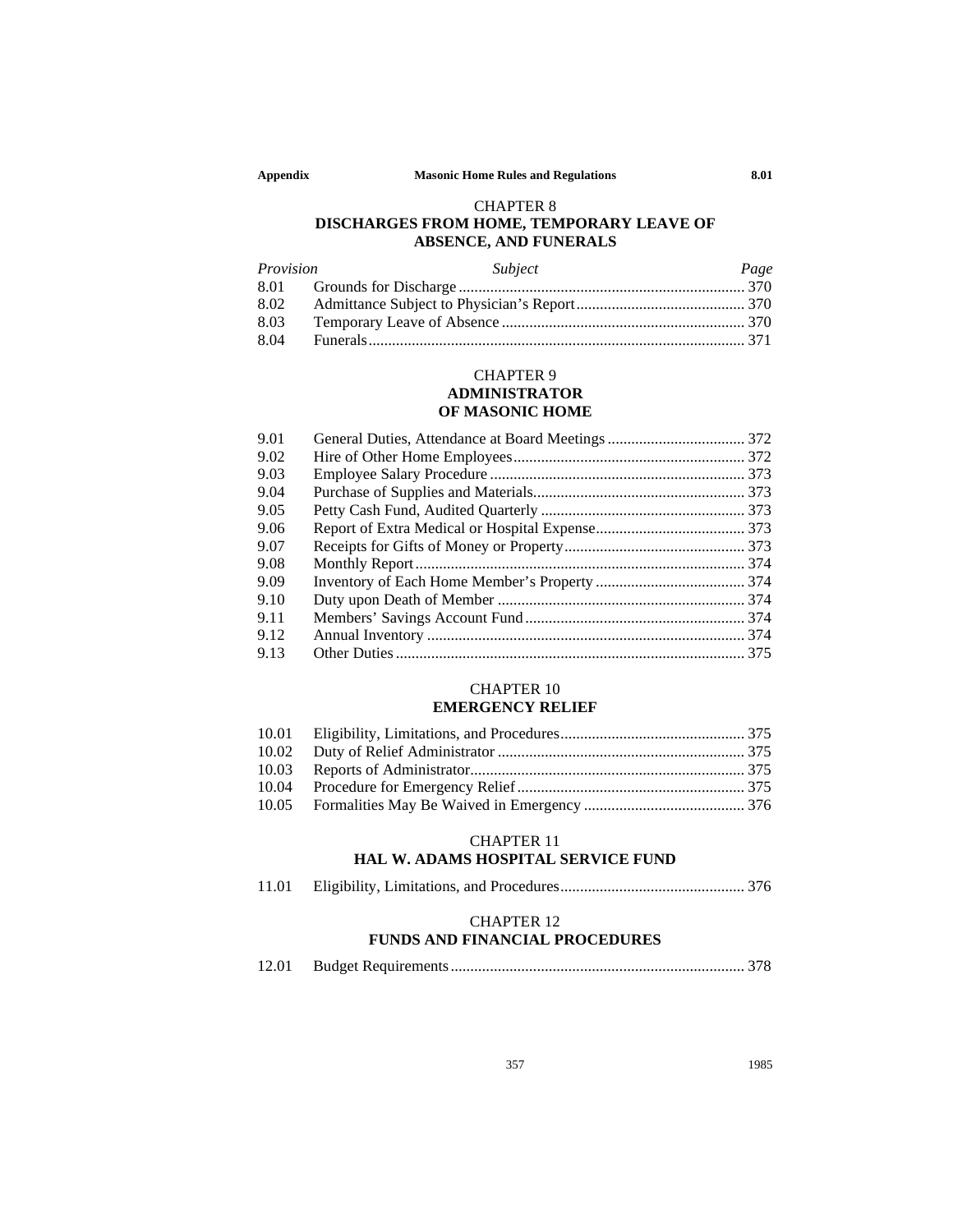| 12.02     | <b>Digest of Masonic Law</b>                    | Appendix |
|-----------|-------------------------------------------------|----------|
| Provision | Subject                                         | Page     |
| 12.02     |                                                 |          |
| 12.03     |                                                 |          |
| 12.04     |                                                 |          |
| 12.05     |                                                 |          |
| 12.06     |                                                 |          |
| 12.07     |                                                 |          |
| 12.08     | <b>Resident Member Trust Fund and Procedure</b> |          |
|           |                                                 |          |
| 12.09     |                                                 |          |

## CHAPTER 13 **CHILDREN**

| 13.01 |  |  |
|-------|--|--|
|-------|--|--|

# **RULES AND REGULATIONS**

# CHAPTER 1 **AUTHORITY FOR THESE RULES AND REGULATIONS**

**1.01** These Regulations are adopted under the authority of the Grand Lodge and nothing herein shall be construed to be in conflict with the Constitution and Regulations thereof, which Constitution and Regulations are hereby referred to and made a part hereof, it being the intent of these Rules and Regulations to be supplementary of the Grand Lodge Constitution and Regulations.

### CHAPTER 2 **DEFINITIONS**

**2.01** Wherever used in these Regulations the following words shall have the following meaning unless the context shall clearly indicate a different meaning:

HOME: The Masonic Home of Florida located at St. Petersburg, Florida. ADMINISTRATOR: The Administrator of the Masonic Home. (2012) ADMISSIONS COORDINATOR: Person at the Masonic Home in charge of handling and preparing the applicationsfor presentation to the Admissions Committee. (2012)

ORPHAN: The minor child of a deceased Master Mason without regard to whether or not the Mother of such minor child is living or dead.

RELIEF FUNDS: All funds allocated to Masonic Relief, including the Masonic Home Operating Fund, Emergency Relief Fund, Hal W. Adams Hospital Service Fund, and the Non-Resident Relief Fund.

HOSPITAL FUND: The Hal W. Adams Hospital Service Fund. OPERATING FUND: The Masonic Home Operating Fund.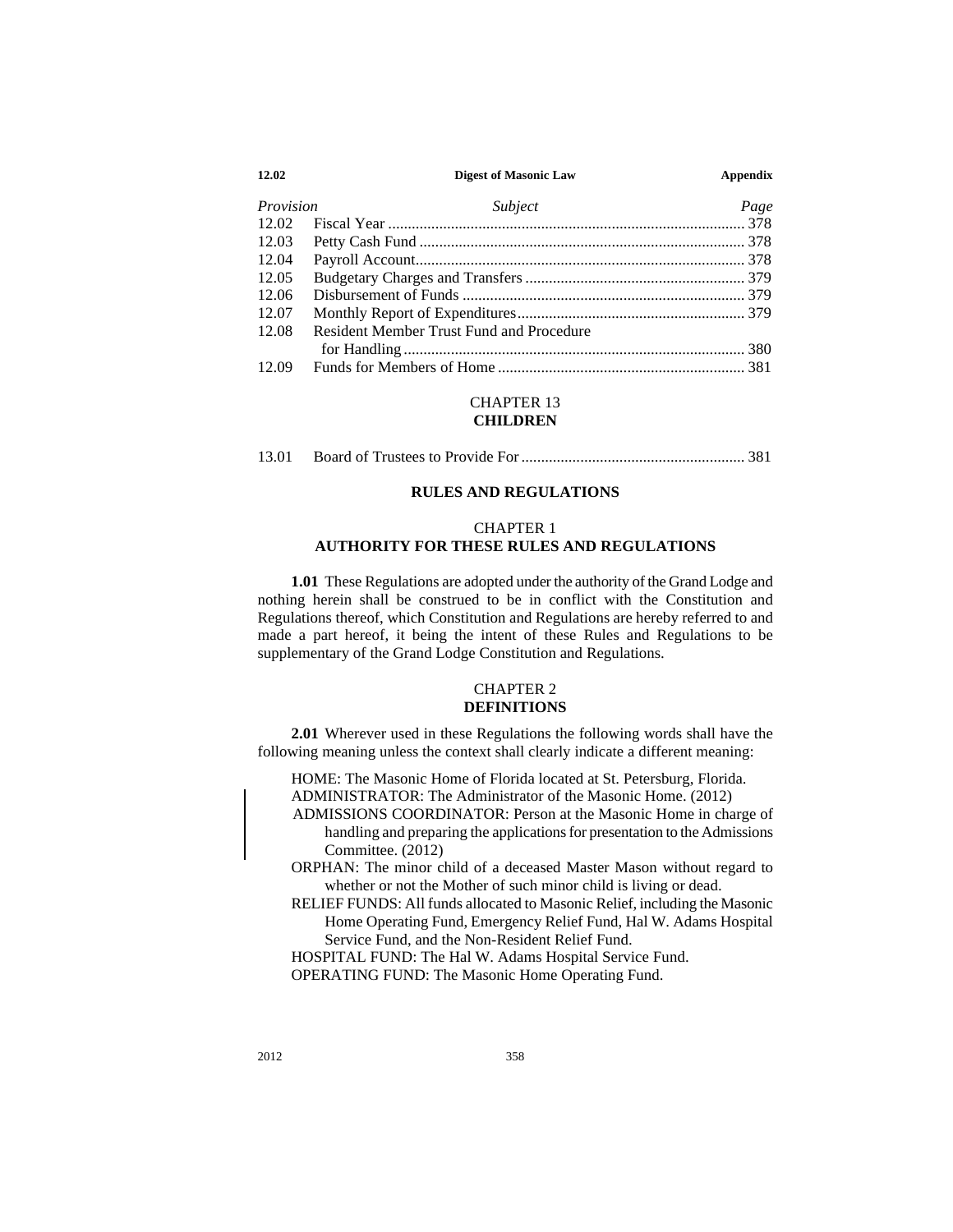CHAIRMAN: The Chairman of the Board of Trustees of the Masonic Home. GRAND MASTER: The Grand Master of Masons of Florida.

GRAND SECRETARY: The Grand Secretary of The Most Worshipful Grand Lodge of Free and Accepted Masons of Florida.

- GRAND LODGE: The Most Worshipful Grand Lodge of Free and Accepted Masons of Florida.
- RELIEF ADMINISTRATOR: The Relief Administrator of Emergency Relief Funds and the Hal W. Adams Hospital Service Fund.

GRAND TREASURER: The Grand Treasurer of The Most Worshipful Grand Lodge of Free and Accepted Masons of Florida.

RESIDENT: A person admitted to the Home.

EASTERN STAR: The Order of the Eastern Star.

CASE INVESTIGATOR: The Investigator of the financial affairs of applicants for Masonic Relief who shall be a Florida Mason and who shall be qualified either by training or experience. (2012)

In all cases the masculine gender shall be construed to include the feminine gender.

#### CHAPTER 3

### **GENERAL PURPOSES**

**3.01** The purpose of the Home is to primarily provide a place of comfort and security for distressed, worthy Master Masons and their wives or widows as qualified under the Life Care Plan and other residents as qualified under the Private Pay Plan as space permits. Master Masons and their wives or widows admitted under the Life Care Plan will always be a priority and have a reserved bed. (2017)

**3.02** The purpose of the Non-Resident Relief Fund is to render sustaining help, aid, and assistance to distressed, worthy Master Masons and their wives, widows, and orphans who are eligible to receive the same.

**3.03** The purpose of the Emergency Relief Fund is to assist in providing emergency help, aid, and assistance to distressed, worthy Master Masons and their wives, widows, and orphans who are eligible therefore.

**3.04** The purpose of the Hospital Fund is to provide medical, surgical, and hospital care or assistance for distressed, worthy Master Masons, their wives, widows, and orphans.

**3.05** Note: Regulation 3.05 of the Masonic Home Rules and Regulations was repealed as the Order of the Easter Star no longer sponsors admissions to the Masonic Home under the Life Care Plan. (2012 Proc. 377)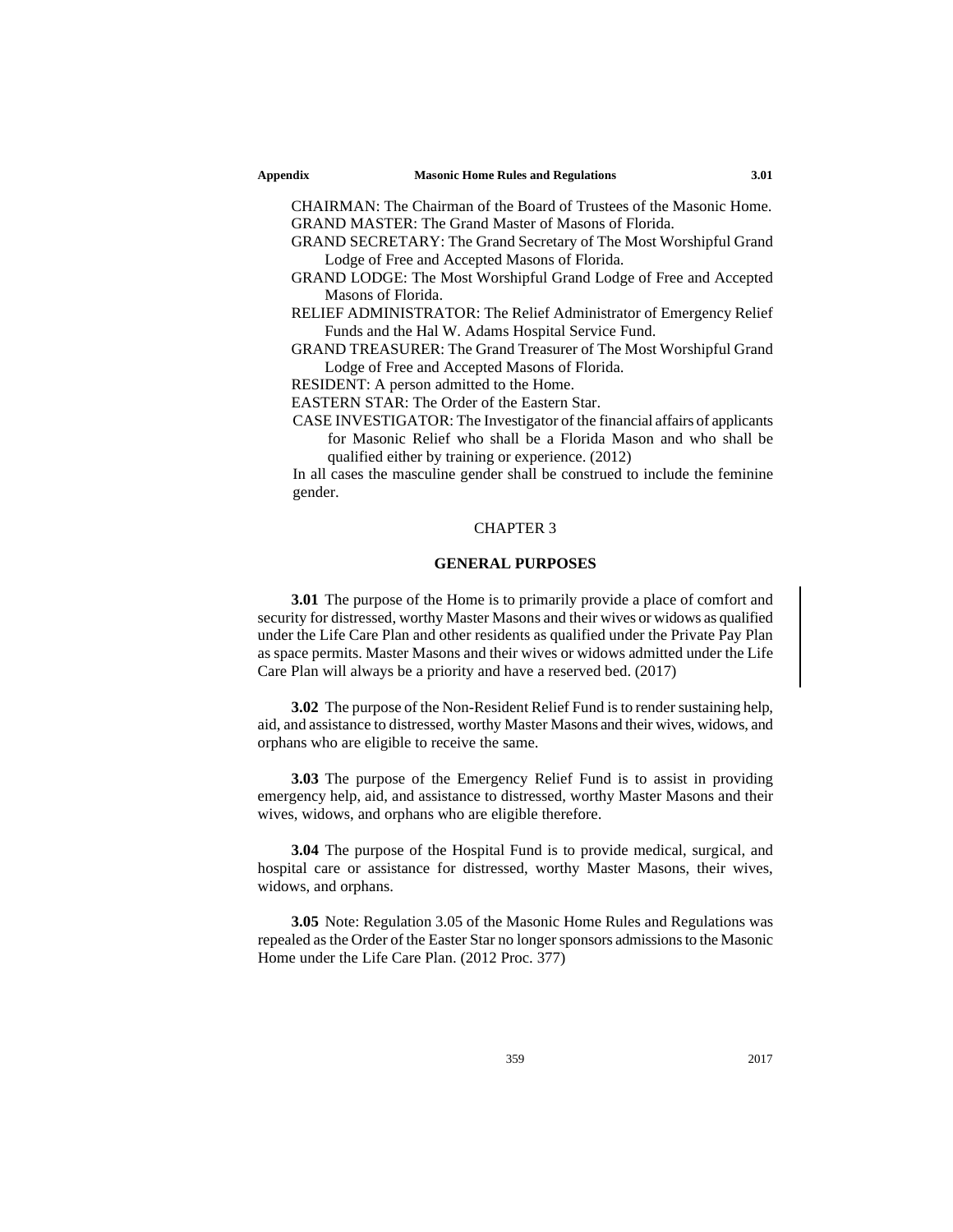#### **4.01 Digest of Masonic Law Appendix**

# CHAPTER 4

#### **BOARD OF TRUSTEES**

**4.01** The Board is vested with authority to manage, direct, supervise, and operate the Home and all Relief Funds in accordance with the Rules and Regulations of the Grand Lodge.

**4.02** The Board shall organize immediately after each Annual Grand Communication or as soon thereafter as practicable.

**4.03** Five members of the Board shall constitute a quorum but no action shall be taken except upon concurring vote of five members.

**4.04** The Board shall meet at least once each month at the Home, on a day affixed by the Chairman; *provided,* the Board may hold the monthly meeting at the same location as the Annual Grand Communication for the month of said Annual Grand Communication; *further provided*, that the Board may meet at other times and places designated by the Grand Master or the Chairman of the Board, with notice to all members of the Board. (2013)

**4.05** The meetings of the Board shall be opened and closed with prayer.

**4.06** The Board shall, at its first regular meeting or as soon thereafter as is practicable, employ an Administrator who shall hold office at the pleasure of the Board, at a salary not to exceed the amount appropriated therefore by the Grand Lodge. The Administrator shall be qualified and licensed in accordance with requirements of the Statutes of the State of Florida.

**4.07** The Board shall have supervision and control of all purchases and contracts made for the operation of the Home. The Board may delegate to the Administrator authority to make such purchases as shall be deemed appropriate for usual and ordinary operations of the Home. They shall cause bills, authorized by the appropriation of the Grand Lodge, to be verified, with budget sub-account numbers designated thereon, and transmitted to the Grand Secretary for payment.

**4.08** The Board shall each month certify the Non-Resident Relief Roll and return it to the Grand Secretary for payment. The roll shall contain the name, address, and the amount to be paid each member as approved by the Board.

**4.09** The Board shall prepare and provide the forms to be used in making application for admission to the Home and for assistance from the Relief Funds, and shall prescribe the method of filing and processing such applications in accordance with the Rules and Regulations of the Grand Lodge.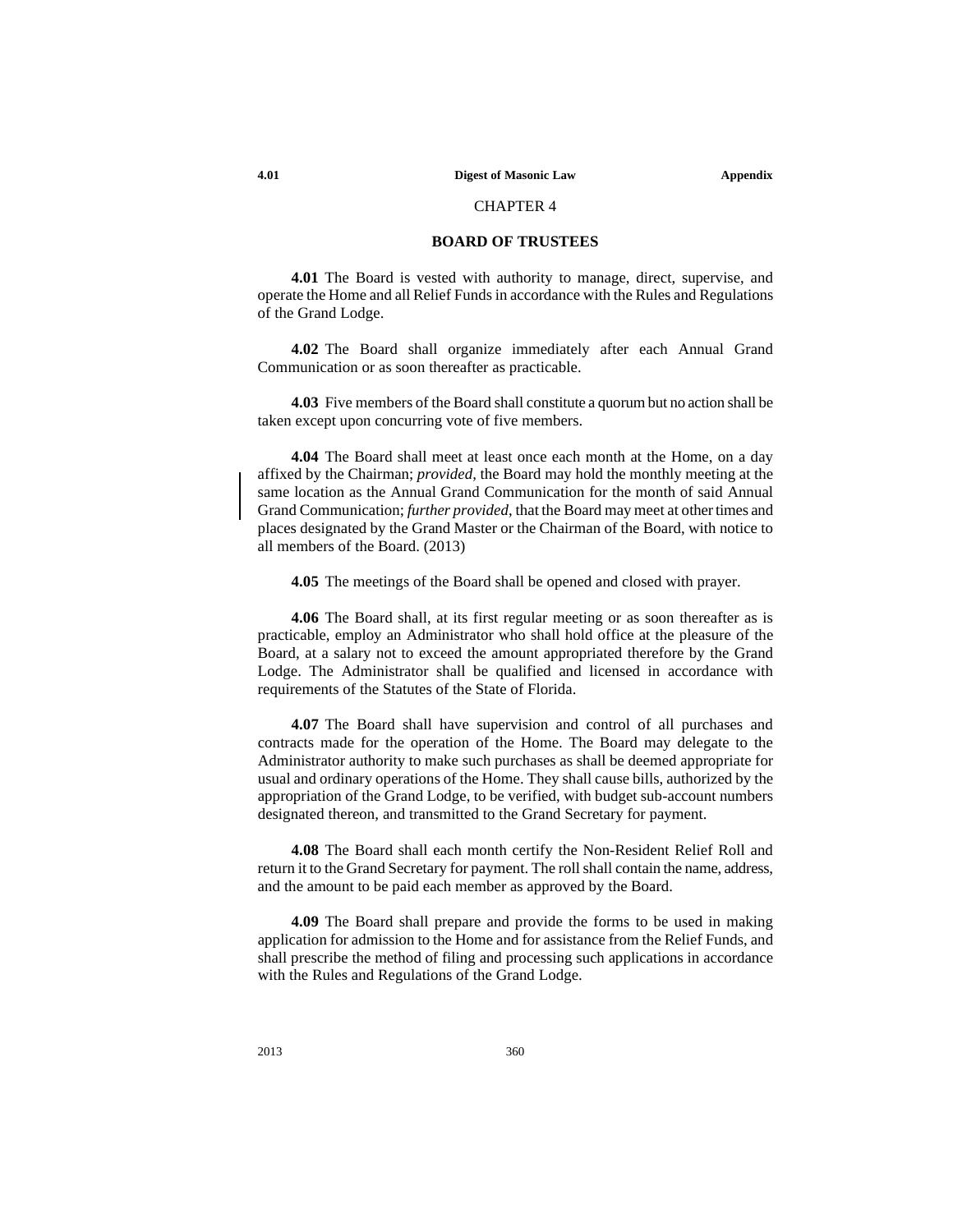**4.10** The Board shall require every officer and employee who is responsible for funds or property of the Home, or Relief Funds, or residents' funds, to give a good and sufficient bond, in such amount as the Board may deem to be proper. All such bonds shall be in the custody of the Grand Master.

**4.11** The Board shall prepare an operating budget for the operation of the Home and Relief Funds, and shall submit the same to the Chairman of the Committee on Finance and Accounts of the Grand Lodge on or before the January Board Meeting of each year. Request and report shall be sent to the Office of the Grand Secretary.

**4.12** At the last meeting of the Board prior to the Annual Grand Communication of the Grand Lodge, the Chairman, the Administrator, the Relief Administrator, and the Chairmen of all Committees shall submit written reports of their activities to the Board, each report shall be included and shall become a part of the Annual Report of the Board. The Administrator's report shall include an annual inventory. The Board may require reports of such activities at any other time.

**4.13** The Board shall, at the close of each fiscal year, submit to the Grand Lodge an Annual Report of the operations of the Home and Relief Funds.

**4.14** The Board shall immediately report to the Committee on Grand Lodge Properties all real and tangible property acquired for the Grand Lodge by said Board. The disposition and management of said property shall be by direction of the Committee on Grand Lodge Properties, subject to the Rules and Regulations governing said property. Intangible property shall be referred to the Corporate Board for disposition. The Administrator of the Masonic Home shall release jewelry only to the Chairman or Vice Chairman of the Properties Committee after a certified appraisal to be procured by the Administrator. (1991)

**4.15** Traveling Expenses-Members of the Board of Trustees of the Masonic Home, the Senior Grand Warden, and Junior Grand Warden of Grand Lodge. Travel and subsistence expenses shall be paid as per Regulation 13.25.

**4.16** The Chairman shall appoint such sub-committees from the Board as he shall deem necessary or expedient. (1983)

**4.17** All transactions, actions, and decisions of the Board shall be subject to the approval of the Grand Master.

#### **References**

In relating to financial matters in the admission of residents, see Masonic Home Rules and Regulations 7.05.1. (2011 Proc. 375)

361 2011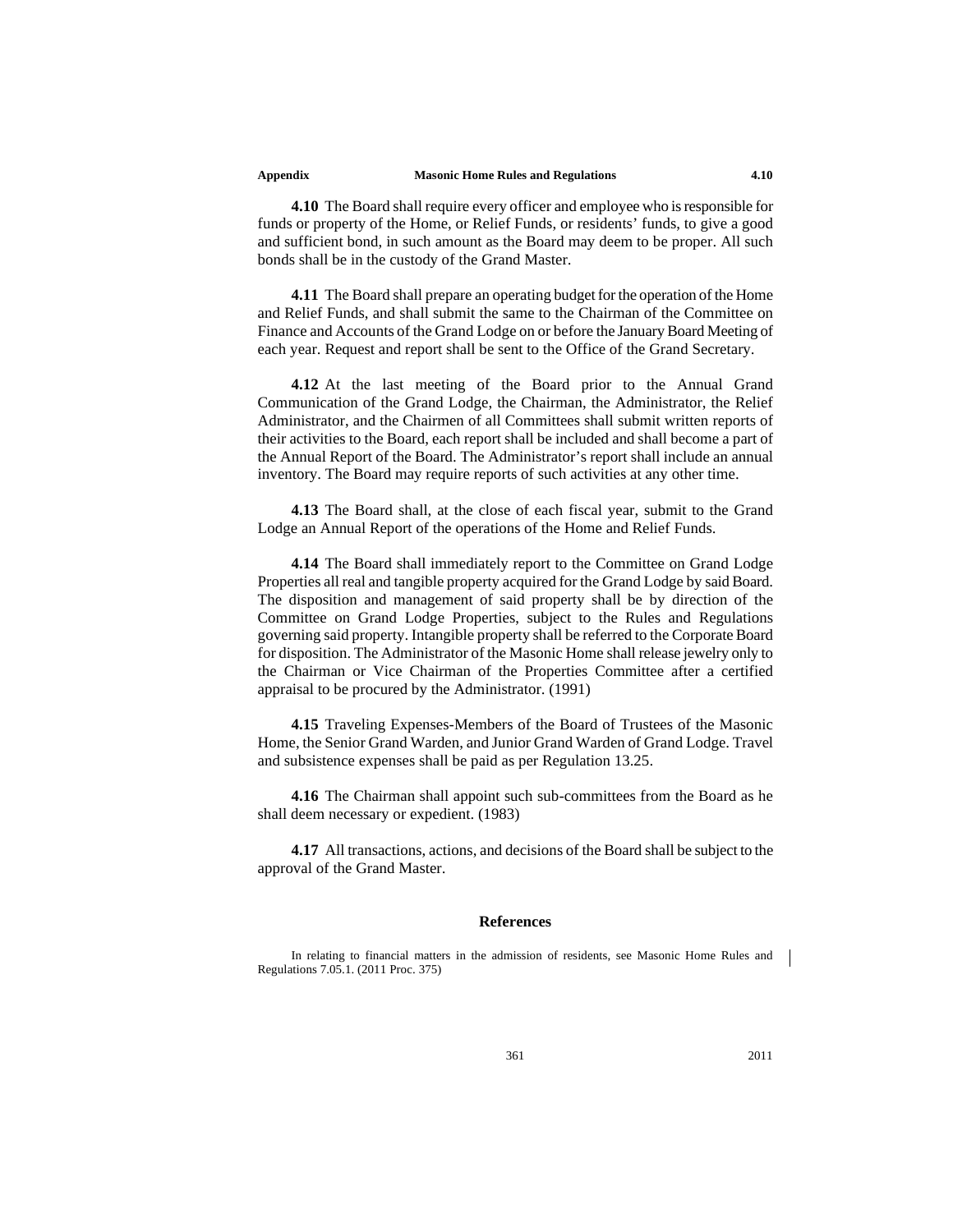**Digest of Masonic Law Appendix**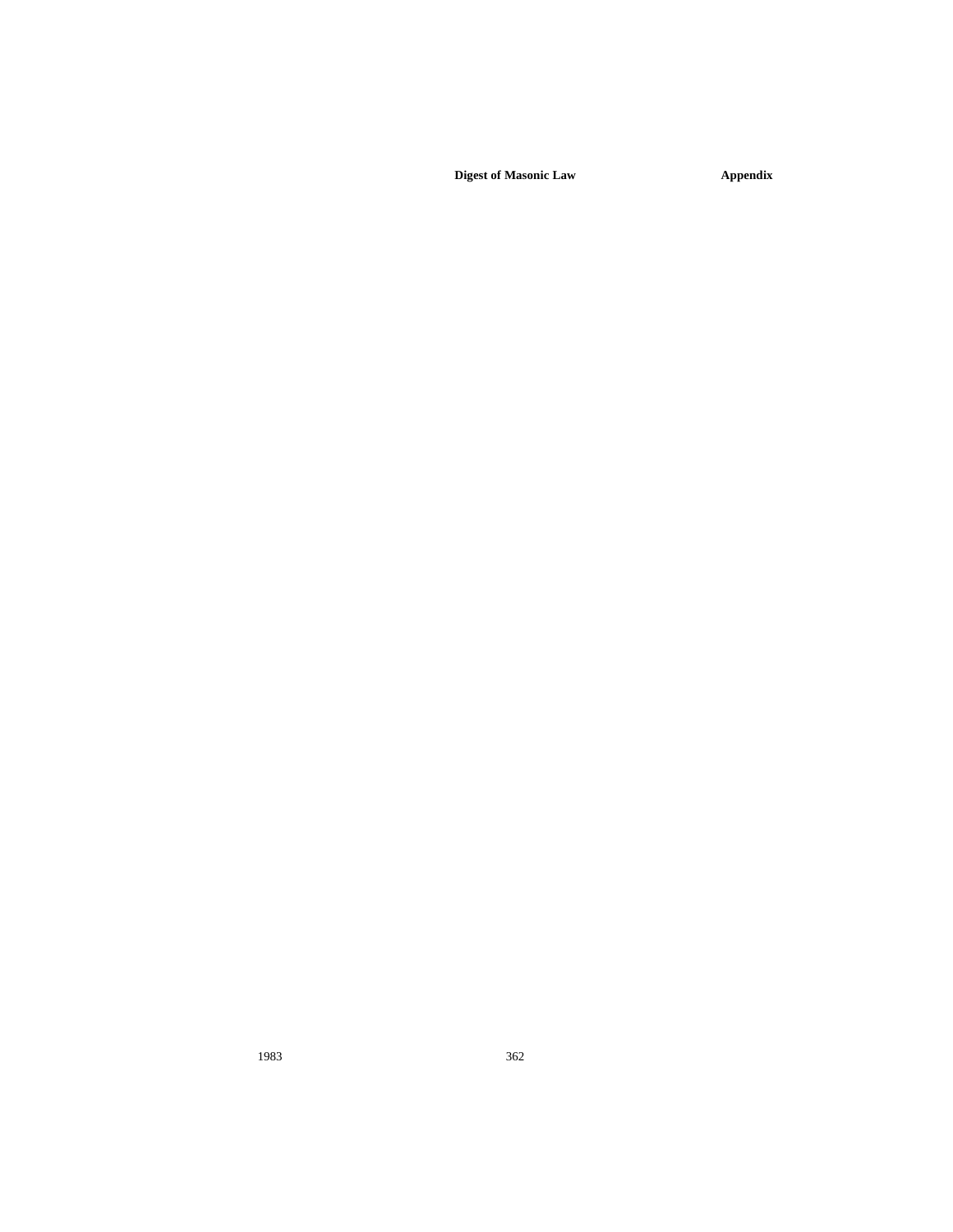# CHAPTER 5

#### **TREASURER AND SECRETARY**

**5.01** The Grand Secretary shall preserve as permanent records of the Grand Lodge all records of the actions and transactions of the Board, together with all papers, correspondence, and books, pertaining to the Home and the Relief Funds. The Grand Secretary shall compile the minutes of the meetings of the Board each year in the appropriate binder.

**5.02** The Grand Treasurer and Grand Secretary shall perform such duties in regard to the Home and Relief Funds as shall be prescribed by Grand Lodge Constitution and these Regulations.

#### CHAPTER 6

### **ELIGIBILITY FOR ADMISSION TO THE MASONIC HOME AND NON-RESIDENT RELIEF**

**6.01** (a) Those eligible for admission to the Home under the Life Care Plan are distressed, worthy Master Masons, dual members, their wives and widows, subject to the conditions, limitations, and restrictions set forth in the Rules and Regulations. (2012)

(b) Those eligible for Non-Resident Relief are distressed, worthy Master Masons, their wives, widows, and orphans, subject to the conditions, limitations, and restrictions set forth in the Rules and Regulations. (2012)

(c) Admission for residency under the Private Pay Plan in the Masonic Home of Florida shall be allowed based upon a monthly fee schedule, which will be established by the Board of Trustees and will be comparable to fees charged by commercial life care establishments doing business in the State of Florida. Residents admitted under this program will not be obliged to convey any of his property interest to the Grand Lodge except for the monthly fees and entry fee deposit. (2008)

 $\overline{\phantom{a}}$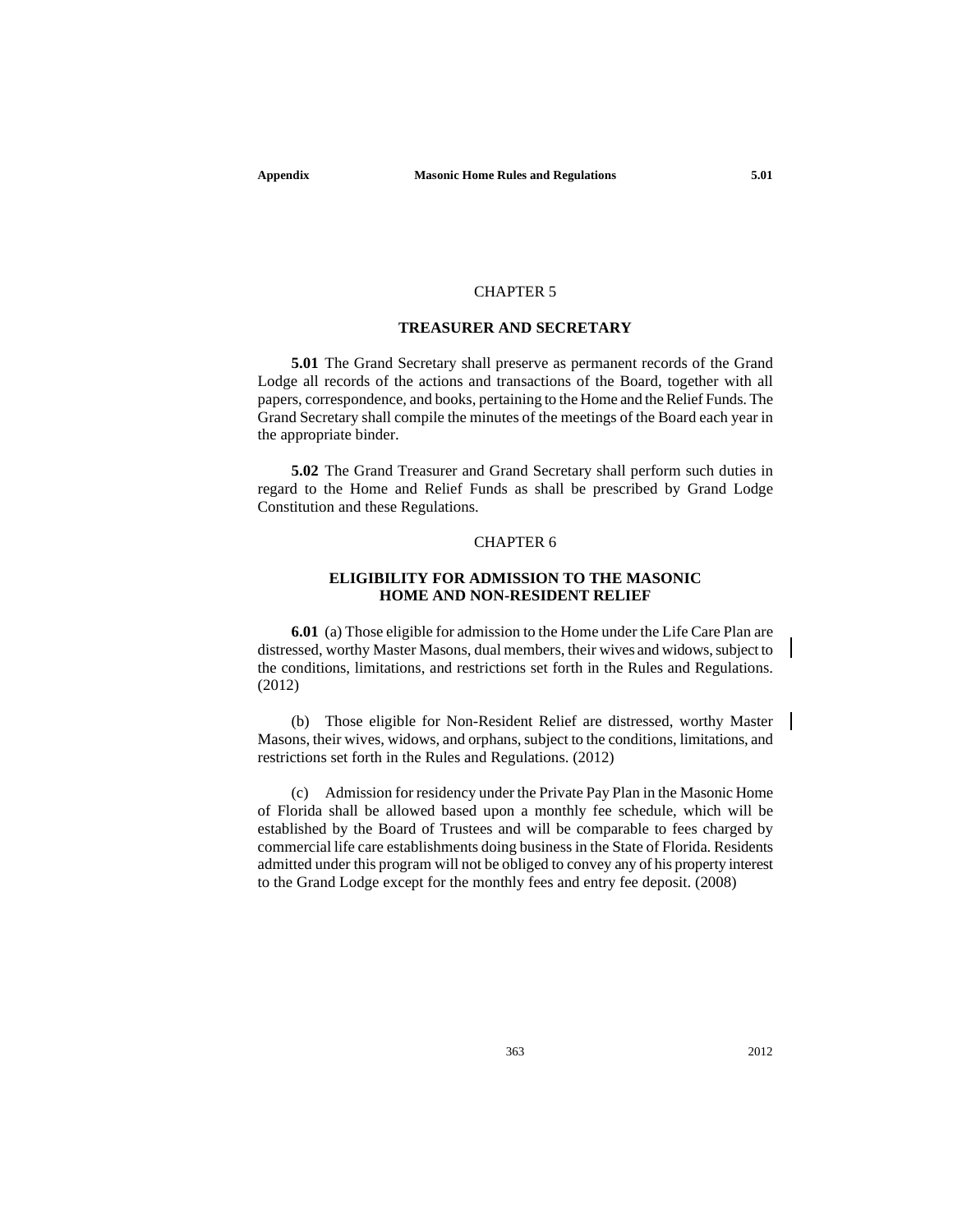**6.02** No person shall be admitted to the Home who is suffering from any communicable disease; or is of unsound mind; or who is intemperate or addicted to narcotics or alcoholic liquors; or is of such disposition that he cannot live in harmony with other residents of the Home or whose general mobility condition is not acceptable to the Board.

**6.03** Qualifications of a Master Mason, his wife, widow, mother\*, father\*, ladies of the Order of the Eastern Star\*, or other non-Masons qualified as defined in Masonic Home Regulation 6.02\*, to be admitted to residency in the Masonic Home: (\*as to the Private Pay Plan only) (2017)

(a) The Master Mason under the Life Care Plan must have become a member or dual member of a Florida Lodge before he attained the age of seventy (70) years. (2008)

(b) The Master Mason under the Life Care Plan must have been a member or dual member in good standing in a Florida Lodge for not less than ten (10) years, the last three (3) of which must have been continuous, and in the event he became a member of a Florida Lodge by affiliation from another Grand Jurisdiction, he also must have been a bona fide resident of the State of Florida for ten (10) years after such affiliation. (2008)

(c) The ten year or 70 year age requirement may be waived under the following circumstances: (2014)

(1) Applicant has been a member in good standing continuously to date of application and meets all other requirements, and by unanimous vote of all Board members present, and by approval of the Grand Master. (2021)

(d) The wife or widow of a Master Mason is only eligible for residency in the Home based on the Master Mason's Lodge membership.

(e) The Board of Trustees of the Masonic Home may allocate a portion of the rooms available at the Masonic Home for use by qualified individuals as defined in Masonic Home Regulation 6.02 on the Private Pay Plan. Florida Masons, their wives, widows, or mothers will have preference for admission to the Masonic Home of Florida under the Private Pay Plan. Admissions under the Life Care Plan will have preference and priority over admissions under the Private Pay Plan. (2017)

**6.04** The qualification for a Master Mason, his wife, widow, or orphans to receive Non-Resident Relief shall be the same as (a), (b), (c), and (d) of Section 6.03.

**6.05** Note: Regulation 6.05 of the Masonic Home Rules and Regulations was repealed as the Order of the Easter Star no longer sponsors admissions to the Masonic Home under the Life Care Plan. (2008)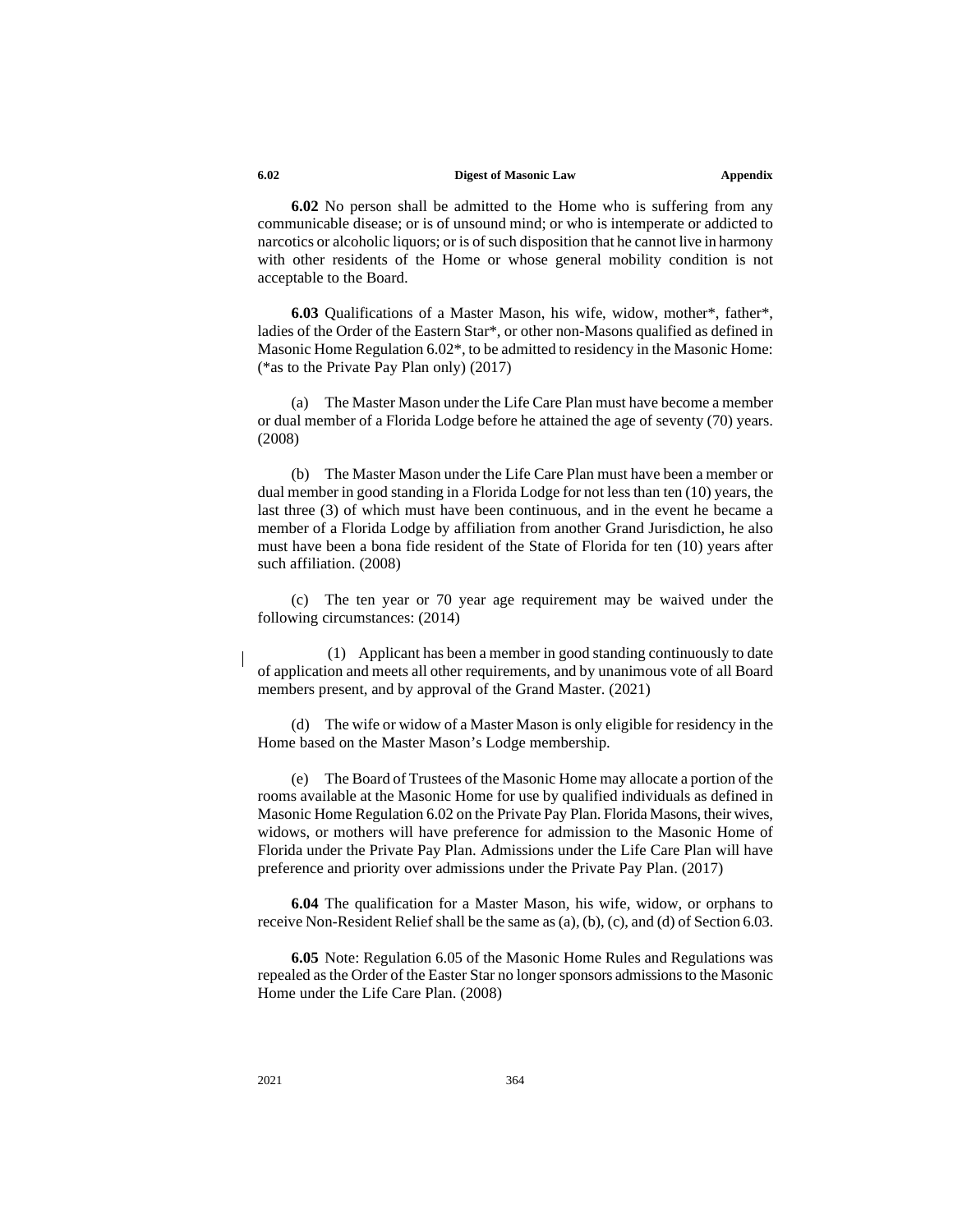**6.06** All admissions to the Home or to the Non-Resident Relief roll shall be made at the discretion of the Board of Trustees and not as a matter of right.

**6.07** No change, alteration, or amendment shall be made in the provisions of this Chapter except by direct action of the Grand Lodge in Annual Grand Communication.

#### CHAPTER 7

# **PROCEDURE FOR ADMISSION TO THE MASONIC HOME AND FOR NON-RESIDENT RELIEF**

**7.01** The form of application for admission to the Home under Life Care or Private Pay plans, for Non-Resident Relief or for Emergency Relief, or aid from the Hospital Fund shall be prepared by the Board of Trustees and presented to and adopted by the Corporate Board. (2012)

**7.02** Applications to the Masonic Home under the Life Care Plan and Non-Resident Relief: (2008)

(a) Every application for admission to the Home must be initiated and sponsored by the Lodge of the person on whose membership the application is based. (2012)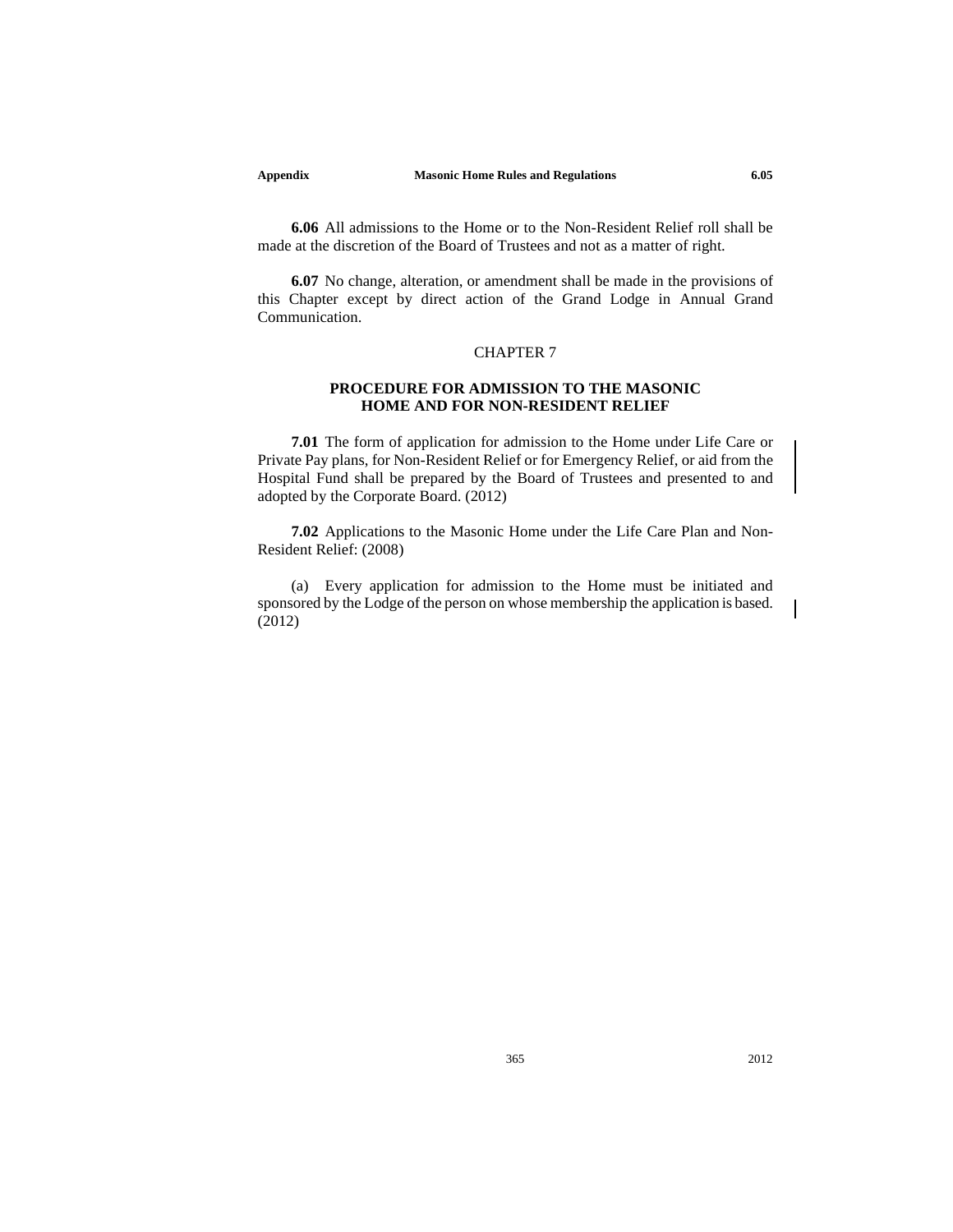#### **7.03 Digest of Masonic Law Appendix**

(b) Every application for Non-Resident Relief must be initiated and sponsored by the Lodge of the person on whose membership the application is based. (2012)

All applications must be in writing upon prescribed forms furnished to the Lodges by the Grand Lodge Office or the Masonic Home. (2012)

(c) The completed applications from Lodges shall then be presented to the District Deputy Grand Master for his further review, and upon his approval and signature, shall then be presented to the Admissions Coordinator of the Masonic Home. (2012)

(d) All Applications for Admission to the Masonic Home shall be received by the Admissions Coordinator at least ten (10) days prior to the next regular meeting of the Board. The Admissions Coordinator shall thereupon furnish copies of nonmedical portions of the Application to the Chairman of the Admissions Committee and to the Attorney of the Board of Trustees. (2012)

(e) All Applications for Non-Resident Relief shall be forwarded to the Chairman of the Admissions Committee at least ten (10) days prior to the next regular meeting of the Board. (2012)

**7.03** (a) The Admissions Committee shall make such investigations as may be necessary or required, and shall present such applications to the Board of Trustees at the next meeting following completion of such investigation together with the recommendation of the Committee. Upon considering the report of the Admissions Committee, the Board of Trustees may approve or disapprove the admission of the applicant to the Home or grant such other relief as may be justified. When approved by the Board of Trustees and the Grand Master, the applicant may be admitted to the Home or placed on the Non-Resident Relief roll. (2012)

(b) The Administrator of the Home shall receive all applications under the Private Pay Plan and refer them to the appropriate Department Heads for recommendations as to acceptance or rejection regarding fraternal, financial, health, and mobility eligibility. The Administrator will refer the application with recommendation to the Chairman of the Board of Trustees for his approval with the concurrence of the Grand Master. (2008)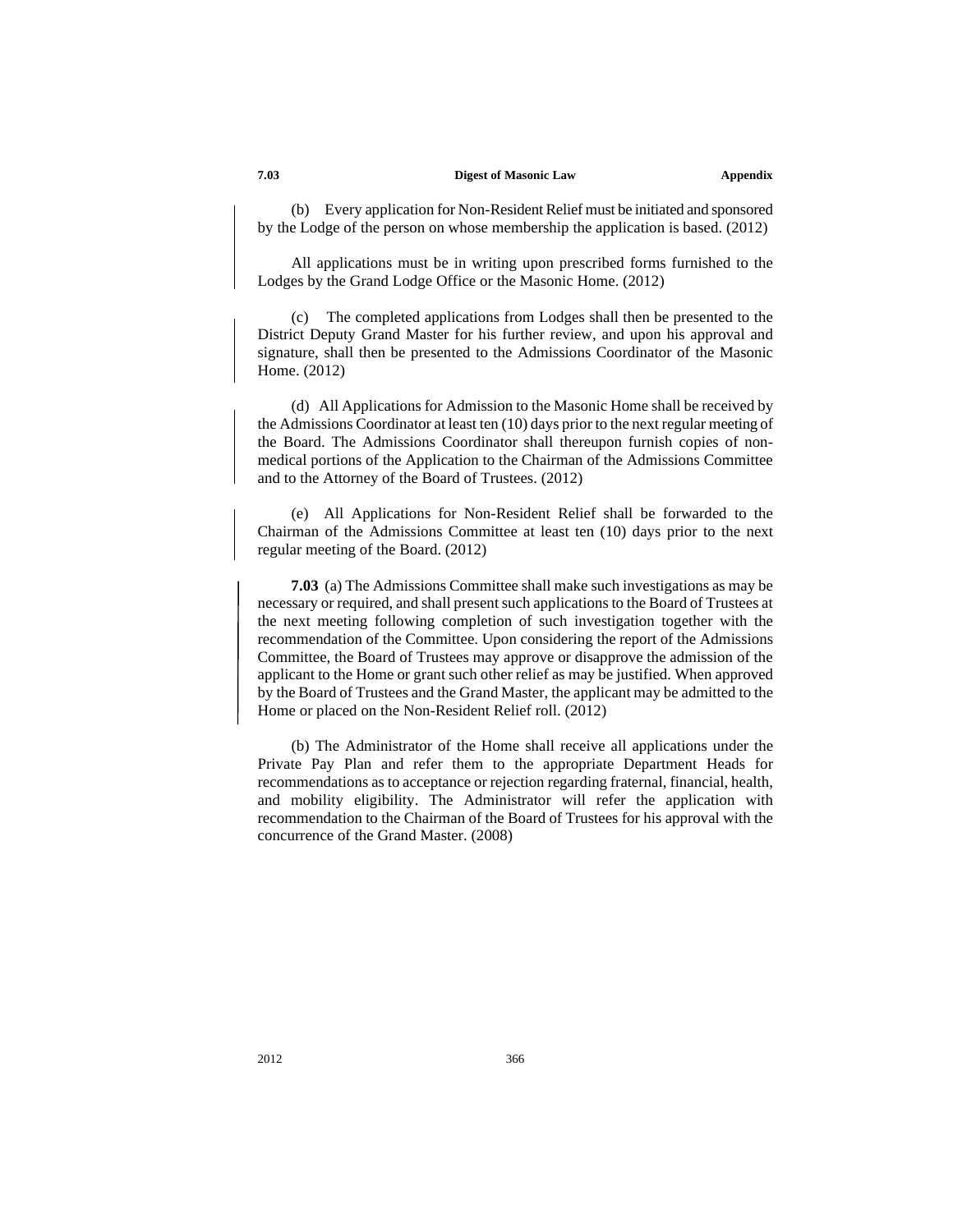#### **Appendix Masonic Home Rules and Regulations 7.04**

**7.04** (a) Every applicant who is accepted for admittance to the Home under the Life Care Plan who owns any property, real, personal, or mixed, shall be required to convey all of his or her interest in such property to the Grand Lodge for the use and benefit of the Home, except that a member of a Particular Lodge may assign, give, bequeath, donate, transfer, or by any other means or device, convey up to but not to exceed thirty-three and one third percent (33⅓%) of his entire estate (unexpended residual funds at the time of the death of the resident) to a Particular Lodge Chartered by The Grand Lodge of Florida and/or to The Grand Lodge of Florida, and retain eligibility for residency in The Masonic Home of Florida; *provided,* however, the following provisions shall apply: (2016)

- (1) Said applicant shall be permitted to retain the use and disposition of ten percent (10%) of all of his or her liquid assets in excess of ten thousand dollars (\$10,000) for his or her personal use and disposition. Said ten percent (10%) allocation shall apply to all assets subsequently liquidated and/or after acquired.
- (2) Grand Lodge shall create and maintain separate ledger accounts reflecting the disposition of the liquid assets of the residents. The first ten thousand dollars (\$10,000) shall be credited to the Resident Members Trust Account. The balance of the residents liquid assets shall be divided and credited as follows: ninety percent (90%) to the Resident Members Trust Account, and ten percent (10%) for the use and benefit of the resident. The amount held for the use and benefit of the resident may be withdrawn by the resident at any time and from time to time and used in any manner the resident determines. The balance remaining in said account at the death of the resident shall be transferred to the Resident Member's Trust Account. Quarterly statements reflecting the balance in each of these accounts shall be provided to the respective residents. Ten percent (10%) of the resident's monthly excess income over maintenance cost shall be deposited in the resident's personal account and 90% of the excess shall be deposited in the Resident's Trust Fund. (2003)

If the property of the applicant is held in an estate by the entireties of the Board of Trustees with the approval of the Corporate Board shall require (2011):

- (1) The conveyance by the applicant and his spouse of all such property to the Grand Lodge for use and benefit of the Home, or
- (2) The conveyance by the applicant and his spouse of any part or portion of such property to the Grand Lodge for use and benefit of the Home, or
- (3) The conveyance by the applicant and his spouse of all or any part or portion of such property to the Grand Lodge for the use and benefit of the Home subject to life estate of applicant's spouse in such property or a part or portion thereof, or
- (4) The compliance by the applicant and his spouse with any combination of the above requirements.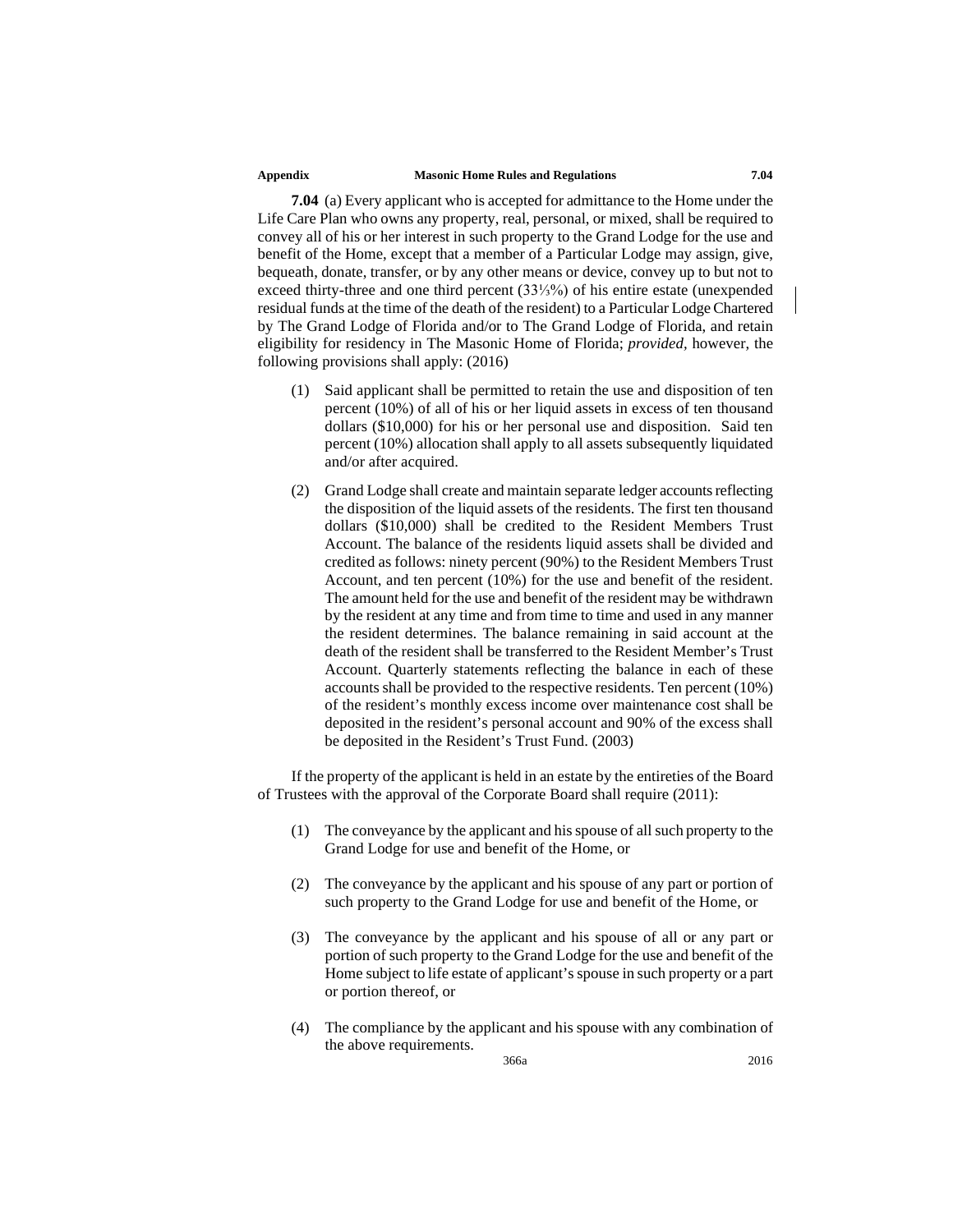### **7.04 Digest of Masonic Law Appendix**

Any conveyance of any property in which the applicant's spouse retains a life estate shall provide that said life estate shall terminate in the event such spouse shall sell, convey, assign, or transfer or attempt to sell, convey, assign, or transfer said life estate to any other person and shall further provide that Grand Lodge shall not sell or convey the property subject to said life estate until after termination of such life estate.

The provisions of this section shall apply to all current and future residents of the Home. (2012)

(b) Subject to the provisions of Section 7.04(a), every applicant shall sign an agreement to transfer, convey, and deliver any and all moneys or property to the Grand Lodge for the use and benefit of the Home which may come to him or her after admittance to the Home and shall execute and deliver such documents as may be reasonably required to facilitate such transfer, conveyance, and delivery, including but not limited to a Durable Power of Attorney. (2012)

2012 366b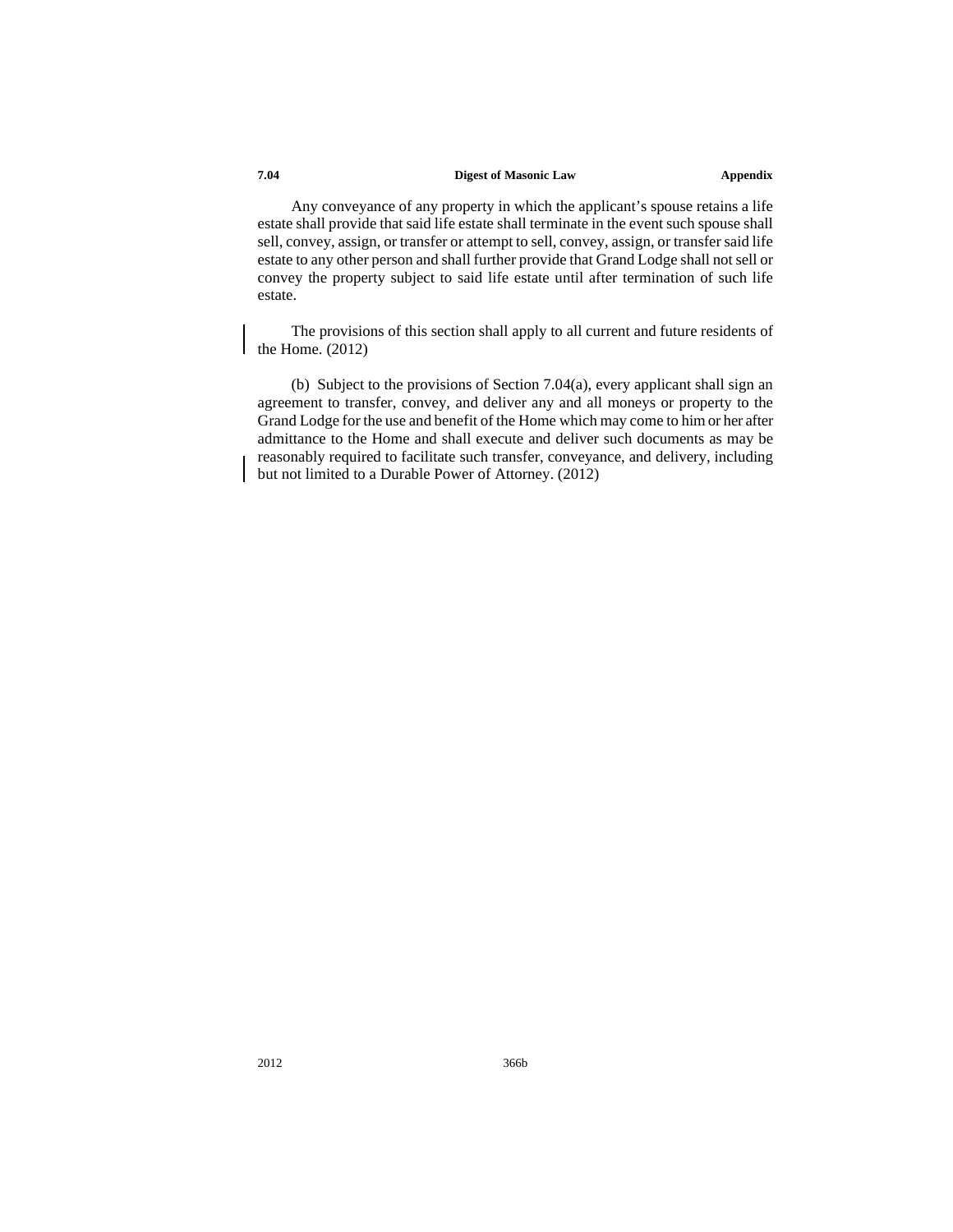(c) All residents of the Home shall be required to sign an agreement and comply with all Rules and Regulations now in effect or as may be hereafter adopted by the Grand Lodge. (2007)

(d) It shall be the duty of the Worshipful Master of the Lodge and the District Deputy Grand Master processing an application to advise the applicant and family of all provisions of these Rules and Regulations. (2008)

(e) All deeds, bills of sale, checks, assignments, and abstracts, title insurance policies, life insurance policies, casualty insurance policies, and all other papers and documents affecting and bearing on the right, title, and interest of the applicant in and to all property being conveyed, transferred, or assigned shall be transmitted to the Administrator immediately after such applicant has been tentatively approved by the Board for admission. The applicant may retain cash and other items being used for living expenses until admitted into the Home at which time such items and the balance of any cash shall be delivered to the Administrator upon arrival of the applicant at the Home, which are to be turned over to the Grand Secretary to be credited in accordance with Regulation 7.04(a). (2012)

(f) All real and tangible personal properties coming into the possession of the Board shall be turned over to the Grand Lodge Properties Committee for disposition. Said property shall be sold or handled for the best interest of the Grand Lodge for the use and benefit of the Masonic Home; and the proceeds thereof to be credited to the Resident Members Trust Account. (2008)

(g) Any applicant for admission to the Home or for relief funds who has deeded or disposed of property in any manner within five (5) years prior to making application shall be ineligible unless it is established that such property was disposed of for adequate consideration in order to secure funds to care for such applicant or applicant's dependent, or said property is re-conveyed to applicant and/or conveyed to Grand Lodge for the use and benefit of the Masonic Home; or said property was/is conveyed to a Particular Lodge and/or Grand Lodge and does not constitute a part greater than thirty-three and one third percent (33⅓%) of applicant's estate. (2008)

(h) Whenever title to real property is being conveyed to the Grand Lodge by the applicant, a title search and examination shall be conducted by an attorney or title company designated by or approved by the Grand Master prior to such conveyance. The cost of such title search or examination, together with the cost of any recording fees or documentary stamps advanced for the recording of the warranty deed to Grand Lodge, shall be deducted from the net proceeds of the sale of such real property. (2012)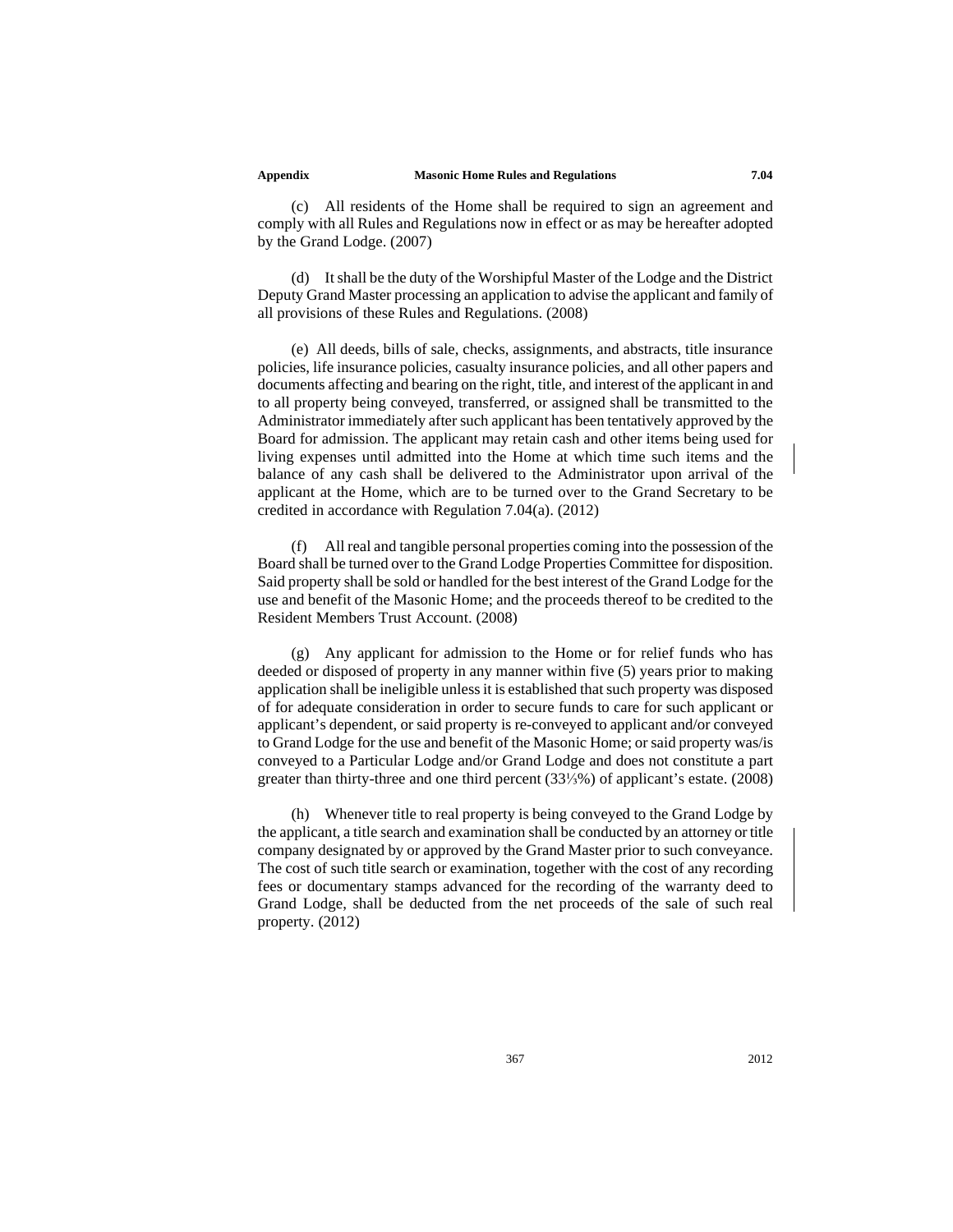#### **7.05 Digest of Masonic Law Appendix**

(i) Whenever any papers and documents are to be recorded in the public records of any county or state, such recording shall not be done until the applicant has entered the Home as a resident thereof.

(j) After six months from the date of entry to the Home of a new resident, or upon a proper waiver of the six months, or in the event of such new resident's demise after being admitted to the Home but before the *expiration* of said six months period, then all property conveyed to the Grand Lodge by such resident is subject to such disposition as the Grand Lodge may determine. However, if the new resident's spouse is also a resident, the remaining trust fund balance of the new resident shall be transferred in full to the surviving spouse. (2012)

If any boats, automobiles, trailers, furniture, or any other personal property of whatsoever kind or nature are involved, they should be disposed of as soon as practical and the funds be credited to the Resident Members Trust Account.

**7.05** When the Board has approved the admission to the Home of an applicant under the Life Care Plan, the following shall be the procedure to further process the application:

- (1) The Admissions Coordinator shall notify the sponsoring Lodge by letter to bring the applicant and any requirements concerning assets to the Home. If the applicant is not presented within thirty (30) days from date of such correspondence, it will be necessary to file a new application unless the Board extends such time in its discretion. (2012)
- (2) When the Admissions Coordinator has completed all of the paper work and secured the information needed for the office, the application shall be transmitted along with all official papers to the Grand Secretary for permanent file. (2012)

Upon receipt of the notice of approval by the Admissions Coordinator, of an applicant for admission to the Home, the sponsoring Lodge shall provide transportation to the Home for the applicant and if required, provide attendants, in order that the applicant shall be delivered to the Home at the time designated by the Administrator. (2012)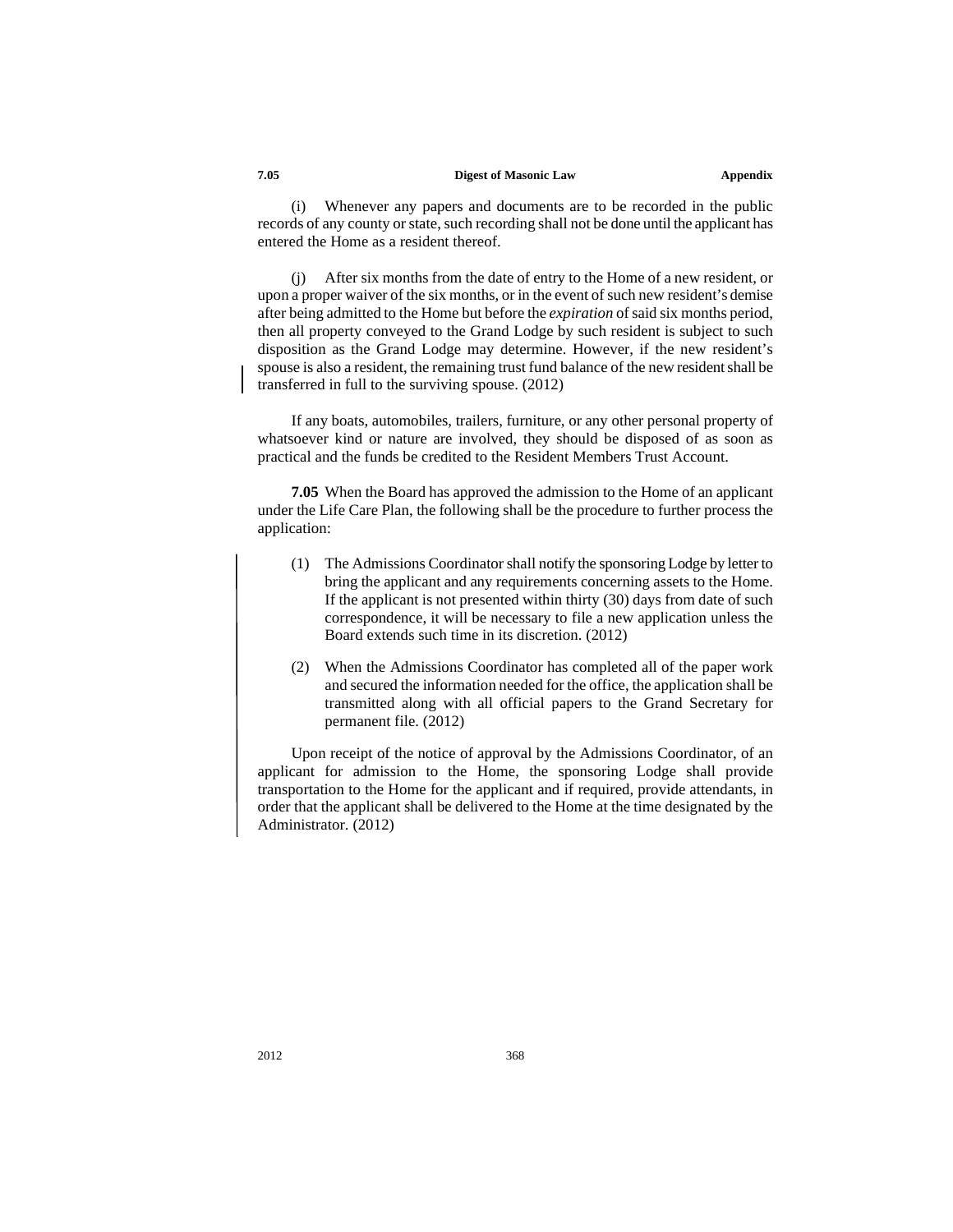**7.05.1** The Grand Master is vested with absolute discretion in approving or disapproving the actions of the Board of Trustees of the Masonic Home asthey relate to Fraternal Matters in the admission of residents. The Corporate Board is vested with the authority over the actions of the Board of Trustees of the Masonic Home as they relate to financial matters in the admission of residents. (2011)

**7.06** The responsibility of the Lodge for the welfare of a resident admitted to the Home under the Life Care Plan does not cease upon such admission, but is a continuing responsibility, and the Lodge must assume full responsibility in any situation when notified thereof by the Board or Administrator. (2008)

**7.07** All applicants for Non-Resident Relief approved by the Board of Trustees and the Corporate Board shall be on a month to month basis, and shall be certified to the Grand Secretary each month. The Grand Secretary shall make remittances to the applicant or to the one designated by the Board of Trustees to receive the assistance for the applicant. The Board of Trustees shall from time to time request the sponsoring Lodge and the District Deputy Grand Master to make investigation and to certify to the Board of Trustees that further assistance is needed. A Lodge having knowledge of any change in the condition of a recipient of relief funds shall immediately report the same to the Board of Trustees. (2011)

**7.08** (a) Worthy applicants for Non-Resident Relief are not always indigent. It is the duty of this Board of Trustees to recover, if possible, the moneys granted for Non-Resident Relief, so that it might be available for those less fortunate.

(b) When the applicant for Non-Resident Relief owns real property or other valuable assets, the Board of Trustees shall have the authority to require of the applicant security for the repayment of the money granted.

The Board of Trustees shall exercise this authority upon Masonic principles of right and justice, and shall have full discretion as to the requirement thereof, and the method, time, etc., in the administration of same.

(c) All action by the Board of Trustees pursuant to Section 7.08 (b) shall be subject to the approval of the Corporate Board. (2011)

#### **Rulings and Decisions**

Grand Master is vested with absolute discretion in approving or disapproving action of Trustees of  $(1967$  Proc. 74, 210) (Repealed 2011)

The Grand Master is vested with absolute discretion in approving or disapproving actions of Trustees of the Masonic Home in regard to admission of applicants when it relates to Fraternal matters only. Only the Corporate Board of The Grand Lodge of Florida has the authority to accept or reject the recommendation of Trustees of the Masonic Home in regards to the financial matters of an applicant when dealing with his or her admission. (2011 Proc. 142)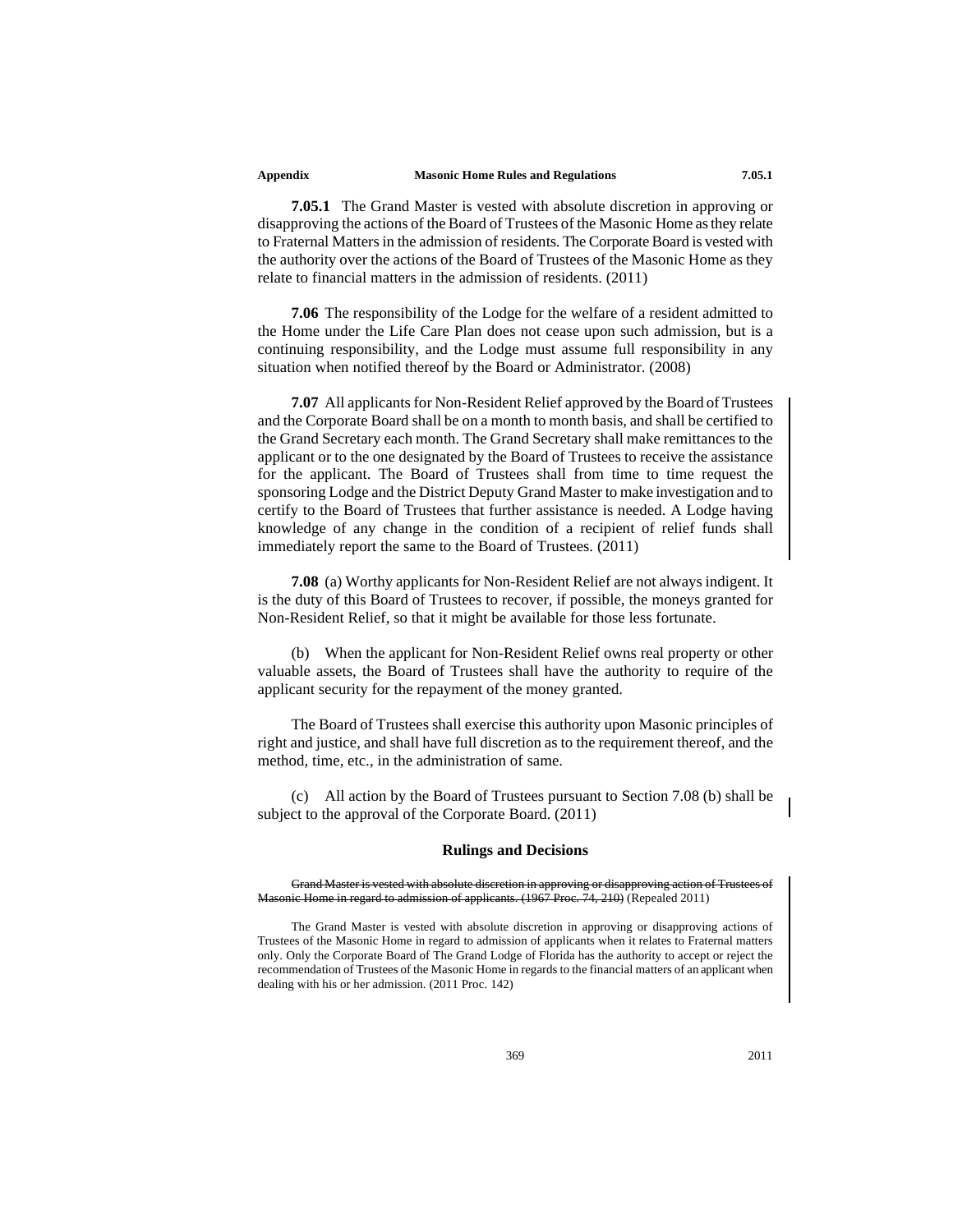CHAPTER 8

# **VOLUNTARY AND INVOLUNTARY DISCHARGE FROM HOME, TEMPORARY LEAVE OF ABSENCE AND FUNERALS**

**8.01** In the event a resident of the Home repeatedly violates any of the Rules and Regulations of the Home as may from time to time be amended, or it is found that their application was based upon false statements or the concealment of assets, said resident shall be subject to dismissal from the Home. The resident will be provided not less than thirty (30) days written notice of dismissal by the Board of Trustees of the Masonic Home, unless there has been a good faith determination that the applicant is a danger to himself, herself, or others in which event only such notice as is reasonable under the circumstances shall be provided. In the event such action is taken, the Admissions Coordinator or appropriate Department Head shall arrange for alternate facilities for the resident. (2012)

An applicant may cancel his or her application to the Masonic Home within seven (7) days after executing said application. The applicant shall not be required to move into the facility before expiration of the seven (7) day period. The application to the Masonic Home may be cancelled by the applicant after occupying the Home upon not less than thirty (30) days written notice to the Board of Trustees of the Masonic Home. (2012)

Upon cancellation of the Contract of Applicant under the Masonic Home of Florida Life Care Program by either the Board of Trustees or the applicant, the value of any property received by the Home through the time of cancellation and/or any monies received from the applicant, less the reasonable cost of services to the applicant, a four percent (4%) processing and an administrative fee of two percent (2%) per month, shall be refunded to the applicant. Such refund shall be made within 120 days after the giving of the notice of cancellation. (2012)

**8.02** All applicants are admitted to the Home conditioned upon a favorable report by the Home physician. If such report shall be unfavorable, the Lodge requesting the admission of said applicant shall be notified by the Administrator of the rejection and be required to pay the expense incurred in returning the applicant to the place designated by said Lodge. (2012)

**8.03** A resident may be given a leave of absence upon all of the following:

- (1) Completion of leave of absence forms as prescribed by the Board of Trustees;
- (2) Notification to the sponsoring Lodge of the details of the leave of absence shall serve to invoke the responsibility of said Lodge as set forth in Rule 7.06; (2012)
- (3) Completion by members of the family or persons whom the resident wishes to visit, of such responsibility forms as prescribed by the Board of Trustees;
- (4) Approval of the Home physician after examination and concurrence of the Administrator;
- (5) Approval by the Board of Trustees. If the leave of absence does not exceed two weeks in length and two hundred miles in distance, the Administrator may act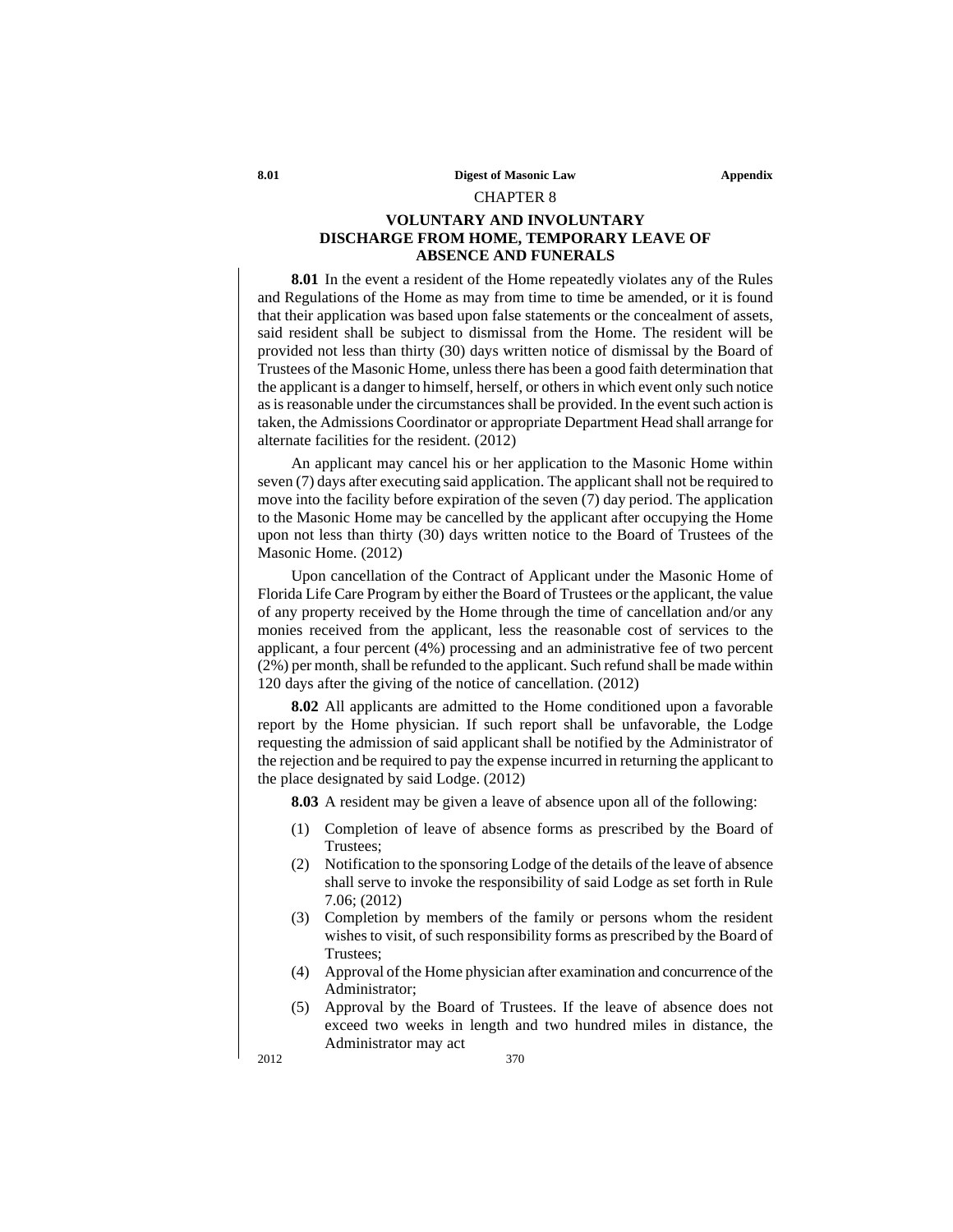in lieu of Board approval. In case of emergency leave, over the limitations allowed, if the Board of Trustees approval cannot be timely obtained, the Administrator must obtain authorization in the most expedient manner from the Chairman or the Vice Chairman of the Board of Trustees, or the Grand Master.

**8.04** Funeral Procedure for Life Care Residents who do not have prepaid funeral or cremation arrangements:

Life Care Residents of the Masonic Home of Florida that do not have prepaid funeral service or cremation arrangements will have the following services provided by The Masonic Home of Florida and available from Anderson McQueen Funeral Home of St. Petersburg, Florida, or such other funeral home as may subsequently be approved by the Board of Trustees. (2012)

The Masonic Home of Florida agrees to pay for the following:

- (1) A traditional funeral service or memorial service for cremation may be held at Anderson McQueen Funeral Home if desired, the Masonic Home Chapel, a church within the limits of Pinellas County, or such other funeral home as may subsequently be approved by the Board of Trustees. (2012)
- (2) Interment or internment at Memorial Park Cemetery Masonic Section in St. Petersburg, Florida (includes opening and closing of this gravesite only). (2012)
	- (a) Service Folders, Register Book (2012)
	- (b) Visitation at Anderson McQueen Funeral Home, if desired.

Any request made by the resident's family to the Funeral Home not within the scope of items listed above will be the sole responsibility of the family. The family must arrange for payment of these items with the funeral home. (2012)

Any deviation from this policy will only be allowed at the discretion of the Administrator or authorized representative of the Masonic Home of Florida. (2012)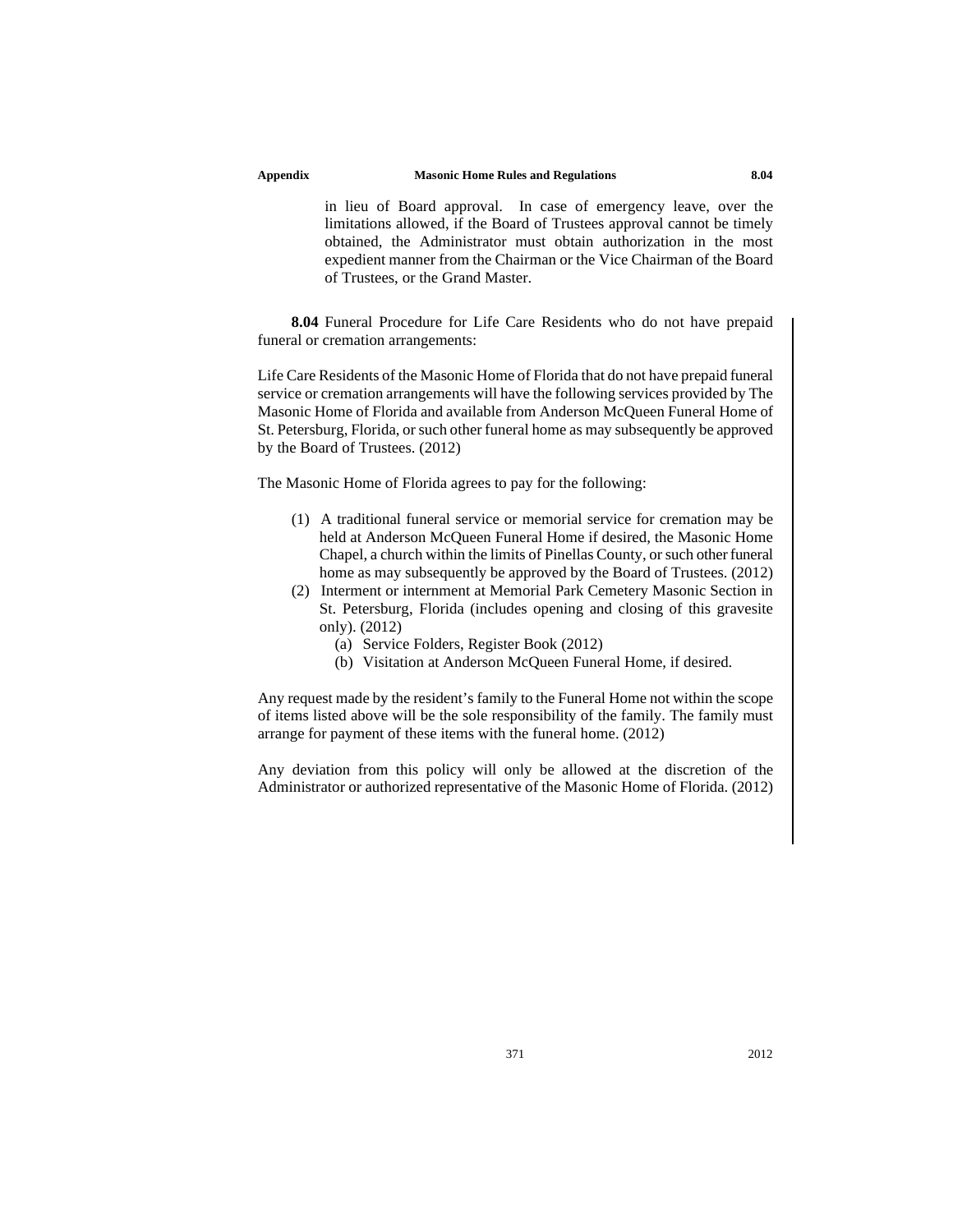# **9.01 Digest of Masonic Law Appendix**

# CHAPTER 9

# **ADMINISTRATOR OF THE MASONIC HOME**

**9.01** The Administrator shall manage and supervise the operation of the Home. He shall be responsible for the care, comfort, and well-being of the residents of the Home and for all funds and property entrusted to his care. He shall attend all meetings of the Board of Trustees unless excused therefrom by the Chairman or the Grand Master.

**9.02** The Administrator, under the supervision of the Board of Trustees, may employ employees at such salaries and wages as the Board may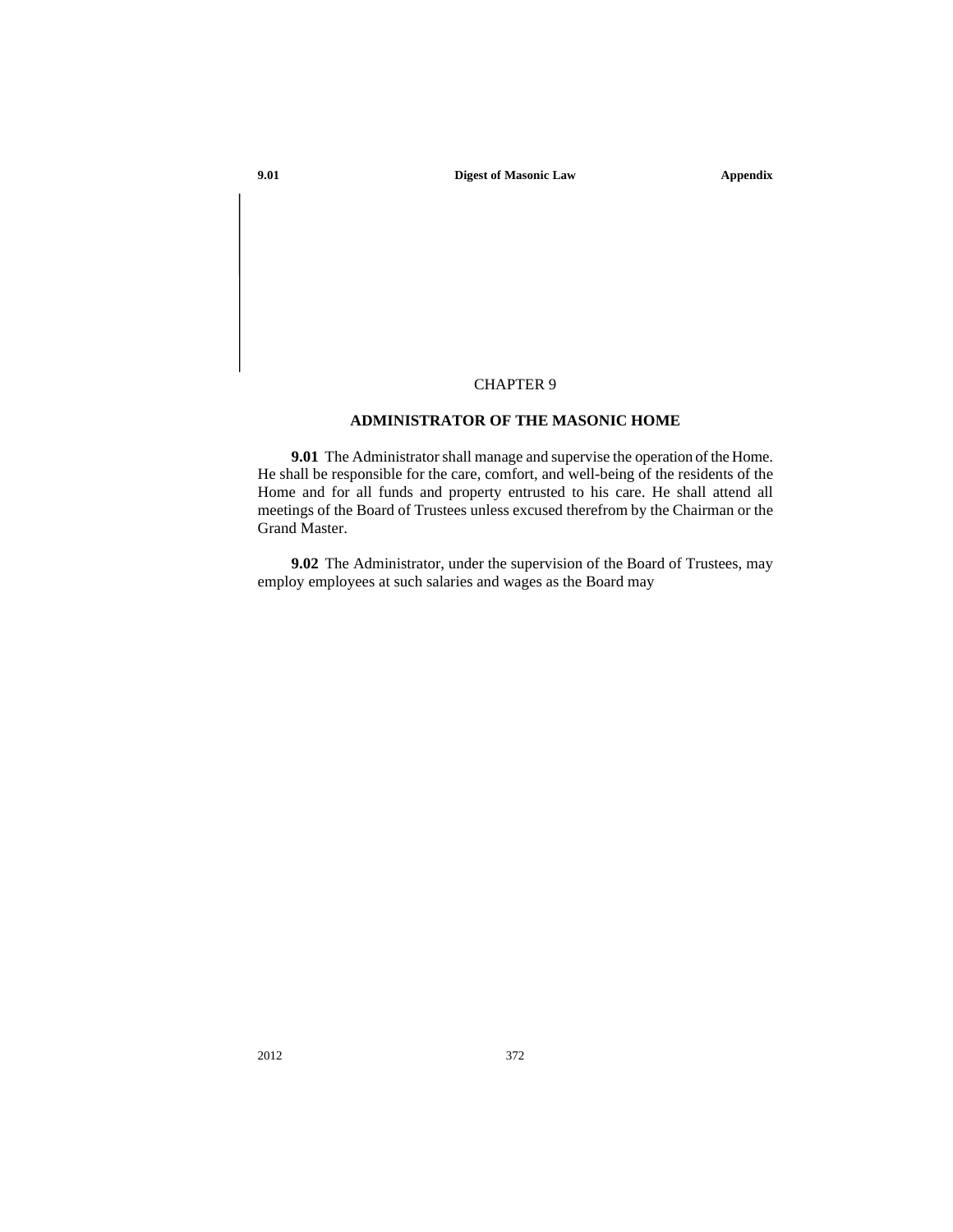specify, which must be within the amounts appropriated by the Grand Lodge for salaries and wages. The Administrator may discharge any employee for cause but he shall report all discharges to the Board, giving reasons therefore if requested. He shall be responsible for the employees' performance of their duties and for their conduct. The Administrator shall require from all employees such information on such forms as shall from time to time be approved by the Board or by Grand Lodge.

**9.03** The Administrator shall use the revolving payroll account in the payment of salaries and wages for services rendered at the Masonic Home under the following conditions:

(a) The payroll account shall not be used for any purposes except the payment of salaries and wages.

(b) All payments of salaries and wages must be within the budget appropriations therefore, and must be authorized by the Board of Trustees, or their representative. Vouchers as provided by the Grand Lodge must be used in making these payments. A copy of each voucher, together with requisitions for the replenishing of the account, shall be sent to the Grand Secretary.

(c) The Administrator shall preserve copies of the vouchers and remittance letters, and records of verification as received from the Grand Secretary.

**9.04** The Administrator shall have the authority to purchase such supplies, provisions, and materials for usual and ordinary operations of the Home as authorized by the Board. He shall regularly submit all bills and invoices for purchases to the Board or a member thereof designated by the Board with the budget sub-account number placed thereon for their consideration and review. When such bills and invoices are approved by the Board or its authority, they shall be forwarded to the Grand Secretary who shall prepare proper vouchers for the payment of same.

**9.05** The Administrator shall make a detailed monthly report of his expenditures from the "Petty Cash Fund." The Petty Cash Fund should be audited quarterly by the Grand Lodge Auditors.

**9.06** The Administrator shall advise the Grand Secretary of any outside hospital care or specialist treatment furnished to each resident of the Home and a copy of said report shall be given to the Board.

**9.07** The Administrator shall issue receipts, in triplicate, for all moneys, noncash items (foods, etc.), and gifts received by him for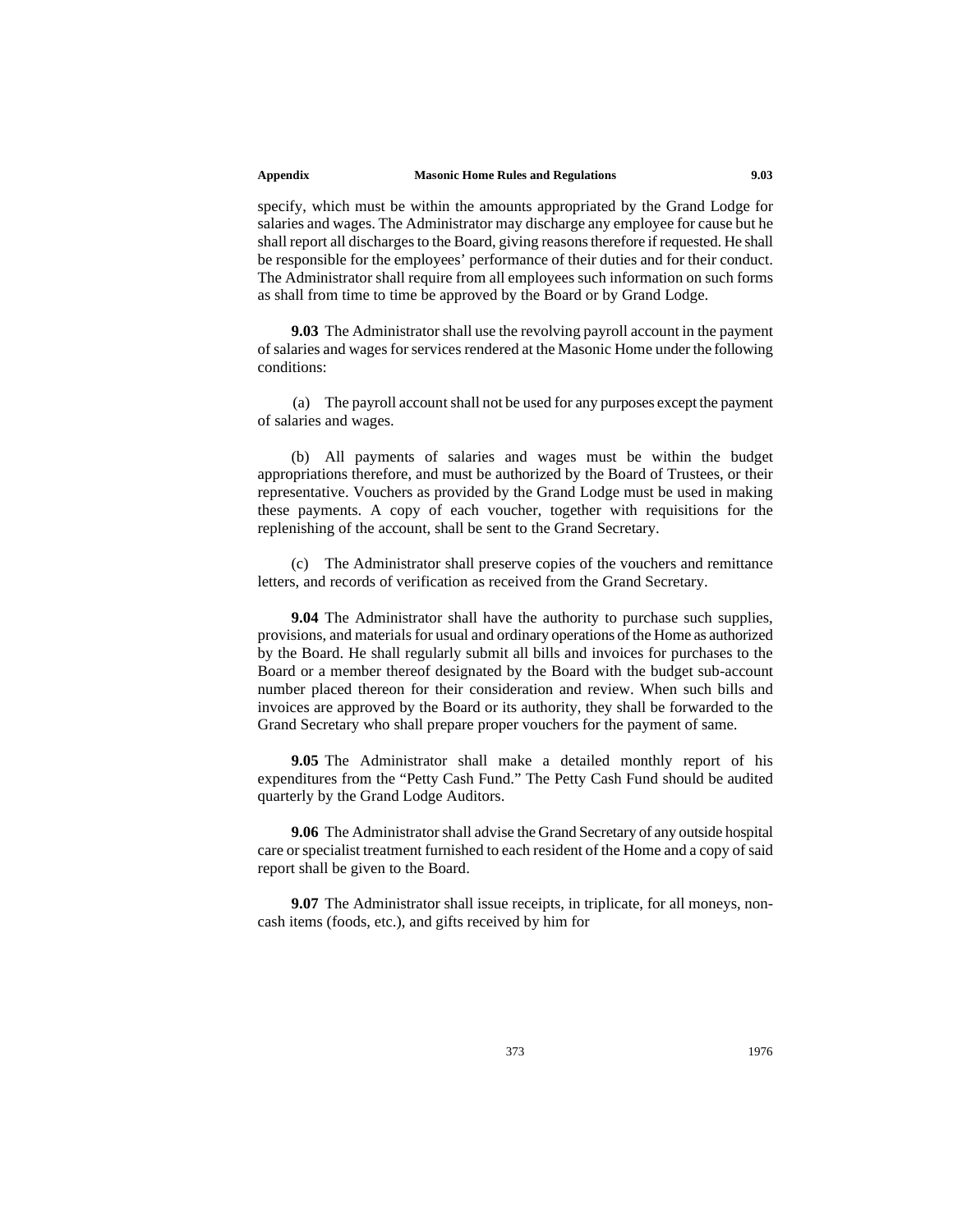#### **9.08 Digest of Masonic Law Appendix**

the use and benefit of the Home or its residents. The original shall be given to the payor or donor; one copy shall be retained for files at the Home, and one copy shall be sent to the Grand Secretary with remittance of the funds. A report of this shall be listed in his monthly report to the Board.

**9.08** The Administrator shall prepare and submit at each monthly meeting of the Board a complete written statistical report. The report shall include a list of all discharges from and admittances to the Home, together with a complete statement of all moneys, non-cash items, and gifts, received by the Home. He shall prepare and submit to the Board at its last regular meeting of the year an annual written report, giving a summary of the activities of the Home.

**9.09** The Administrator shall, upon admittance of a new resident to the Home, make a complete inventory of all his or her property and effects in excess of Fifty Dollars (\$50.00) in value, brought into the Home by such resident. This inventory shall be signed by the said resident, acknowledging its correctness, and it shall be kept on file at the Home. Any change in property held for any resident of the Home shall be noted and signed by the resident. Upon the death of a resident of the Home, the inventory shall be submitted to the Board, a copy forwarded to the Grand Secretary, and one copy filed at the Home.

**9.10** The Administrator shall, upon the death of a resident of the Home, take possession of the property of such resident, make a written inventory of same and after inventory has been taken, keep all property intact and report fully to the Board at the next regular meeting of the Board of Trustees after the death of the resident for instructions.

**9.11** The Administrator shall be treasurer for the resident "Savings Account" funds. These funds shall be placed in a bank in the name of "Masonic Home of Florida Guests Accounts" subject to his deposit and withdrawal. A complete record shall be kept in the Administrator's Office of each resident's savings. This account should be audited quarterly by the auditors of the Grand Lodge and at such times as the Board may request. A written report shall be furnished the Board and the Grand Secretary on or before its March meeting, showing funds on hand. Any funds remaining in this account at the death of a resident shall be forwarded to the Grand Secretary.

**9.12** The Administrator shall prepare on April  $1<sup>st</sup>$  of each year a complete inventory of all equipment, personal property, supplies, and any other items owned by the Home, and make written report to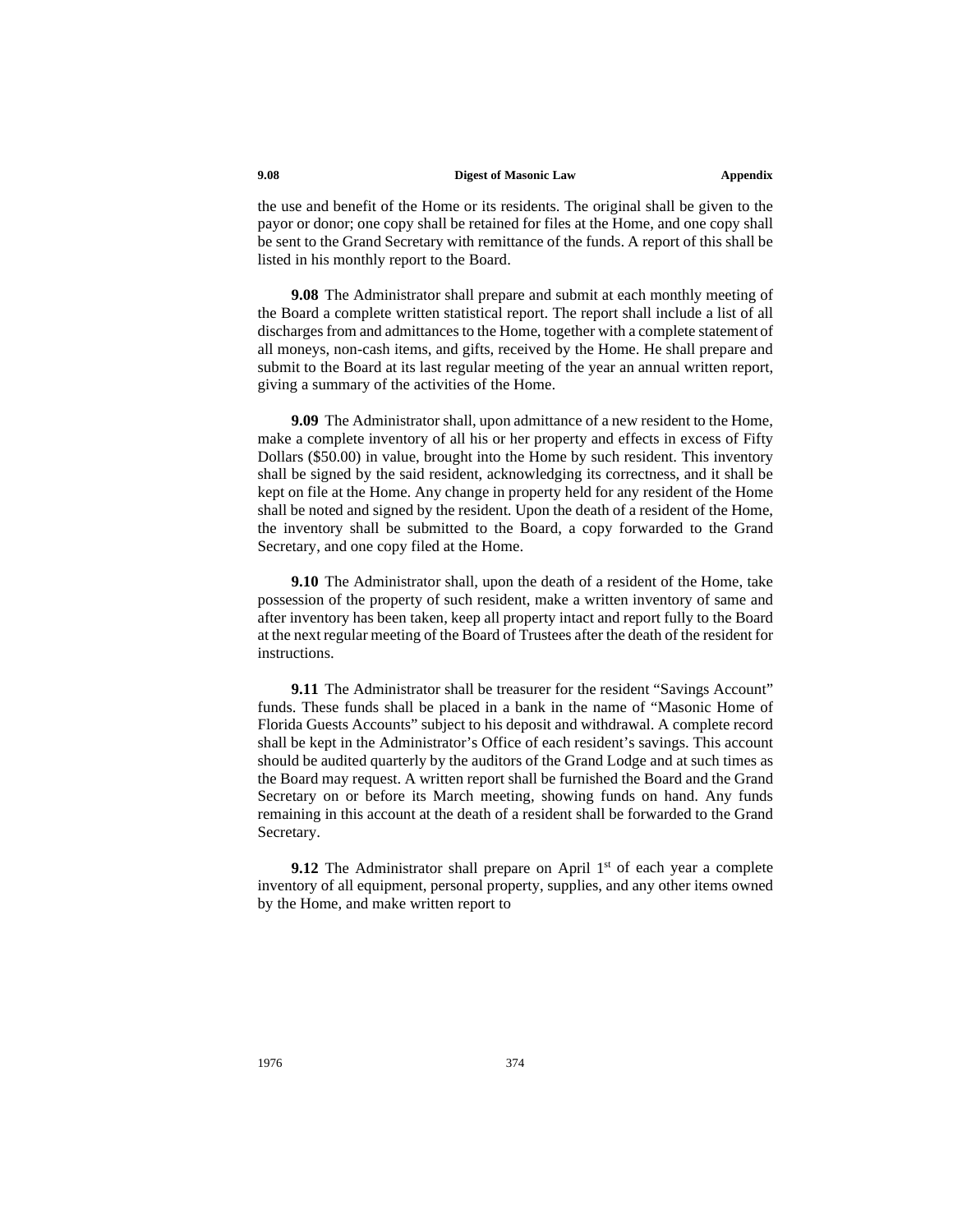the Board of Trustees and the Grand Secretary within ten days, for its verification and approval.

**9.13** The Administrator shall perform such other duties as may be prescribed by the Board of Trustees or by the Grand Lodge.

### CHAPTER 10

### **EMERGENCY RELIEF**

**10.01** Emergency Relief shall be given only to those distressed, worthy Master Masons, who are members of regular Lodges working under a Charter granted by Grand Lodge and to their distressed, worthy wives, widows, and orphans whose need is urgent and who cannot provide for themselves, are not eligible to sufficient assistance from the State Welfare Board or who cannot be otherwise provided for. (For further information on eligibility, see Chapter 6, Section 6.03, paragraphs (a), (b), (c) and (d).) Assistance from this fund shall not exceed the sum of One Thousand Dollars (\$1,000.00) total for any one case, neither shall it extend for a period longer than three months, but by unanimous vote of all Board of Trustees Members present and approval of Grand Master, the limit may be increased. (2012)

**10.02** It shall be the duty of the Relief Administrator to thoroughly investigate every application received by him for emergency relief and to consider, determine, and administer the Emergency Relief Fund in accordance with these Rules and Regulations, as his best judgment may deem proper and necessary.

**10.03** The Relief Administrator shall keep an accurate, full, and complete record of all his transactions, including all receipts and disbursements, and make full report thereof to the Board of Trustees in writing at each monthly meeting, together with report of all applications and correspondence; and he shall at the last meeting of the Board of Trustees submit an annual written report.

**10.04** Applications for Emergency Relief shall be submitted through the Lodge where the Master Mason, upon whose membership the application is based, is in good standing. The application shall be properly filled out and every question fully answered, and be signed by the Worshipful Master and Secretary and bear the Seal of the Lodge. The complete facts in every case must be stated. The Lodge shall recommend the amount of relief needed. The application shall contain an agreement of the Lodge to contribute 33⅓% of the relief granted. If the Lodge claims exemption from the payment of 33⅓% of the requested grant, it shall furnish a statement of the

375 2012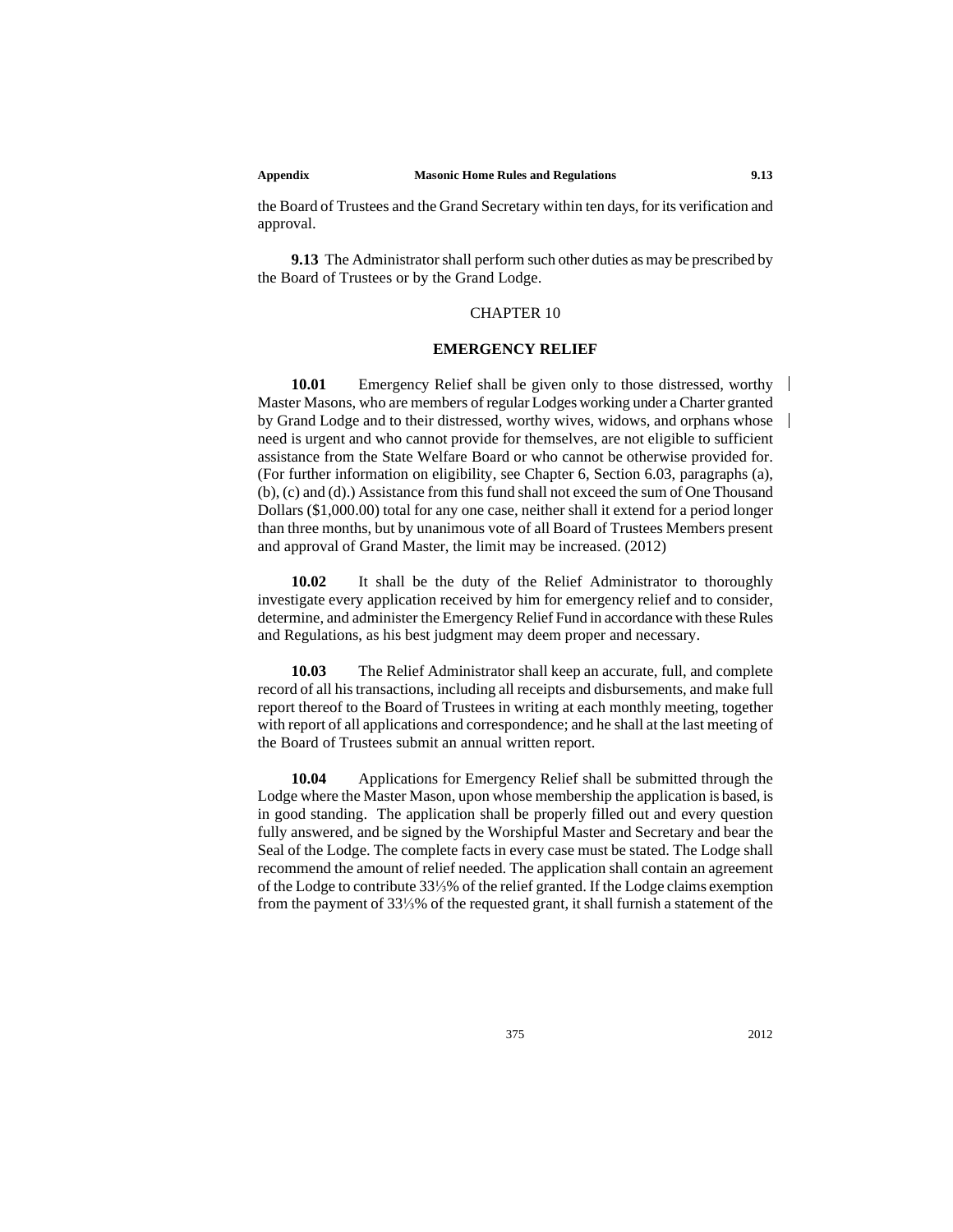#### **10.05 Digest of Masonic Law Appendix**

financial condition of the Lodge, the number of its members, a statement of the dues paid per member each year and furnish satisfactory explanation of its inability to contribute. Upon completion of the application, it shall be sent to the District Deputy Grand Master of the District who shall review the application and make such recommendations as he deems proper. When the application is fully completed, the District Deputy shall forward it to the Relief Administrator for action thereon. When the Relief Administrator deems it worthy and necessary he may waive a part or all of the Lodge's contribution if they are unable to pay the same or when it would work a hardship upon the Lodge and when the Lodge is collecting reasonable dues from its members. The Lodge shall attach and enclose a check or money order for their portion of the requested grant made payable to Grand Lodge. The Relief Administrator shall forward such checks and money orders to the Grand Secretary with requisitions of payments for Emergency Relief, and the Grand Secretary shall deposit such funds in the current income account to the credit of the Emergency Relief Fund. The Relief Administrator shall, upon approving an application for grant from these funds, forward a requisition to the Grand Secretary for the payment to be made in each case and voucher shall be issued as directed. Each month the Relief Administrator shall make a requisition for payment to those continued upon the Emergency Relief roll and enclose the check or money order from the Lodge. The requisition shall contain the name and address of the person to whom the assistance is to be sent, the amount to be paid and the written approval of the Relief Administrator. Upon receipt of the requisition, the Grand Secretary shall draw the vouchers for payment of such relief and mail same to the recipients or Lodge as designated. The Grand Secretary shall attach the requisition to a copy of the vouchers and preserve them as permanent records of the Grand Lodge.

**10.05** The Relief Administrator may, in cases of extreme urgency, waive the formal application provided for herein, upon a guarantee from the Lodge that it will reimburse the Emergency Relief Fund for all funds paid out at its request if, after formal application is filed, it appears that the case is not worthy.

# CHAPTER 11

#### **HAL W. ADAMS HOSPITAL SERVICE FUND**

**11.01** A worthy Master Mason, his wife, widow, and orphans are eligible for assistance from this fund provided: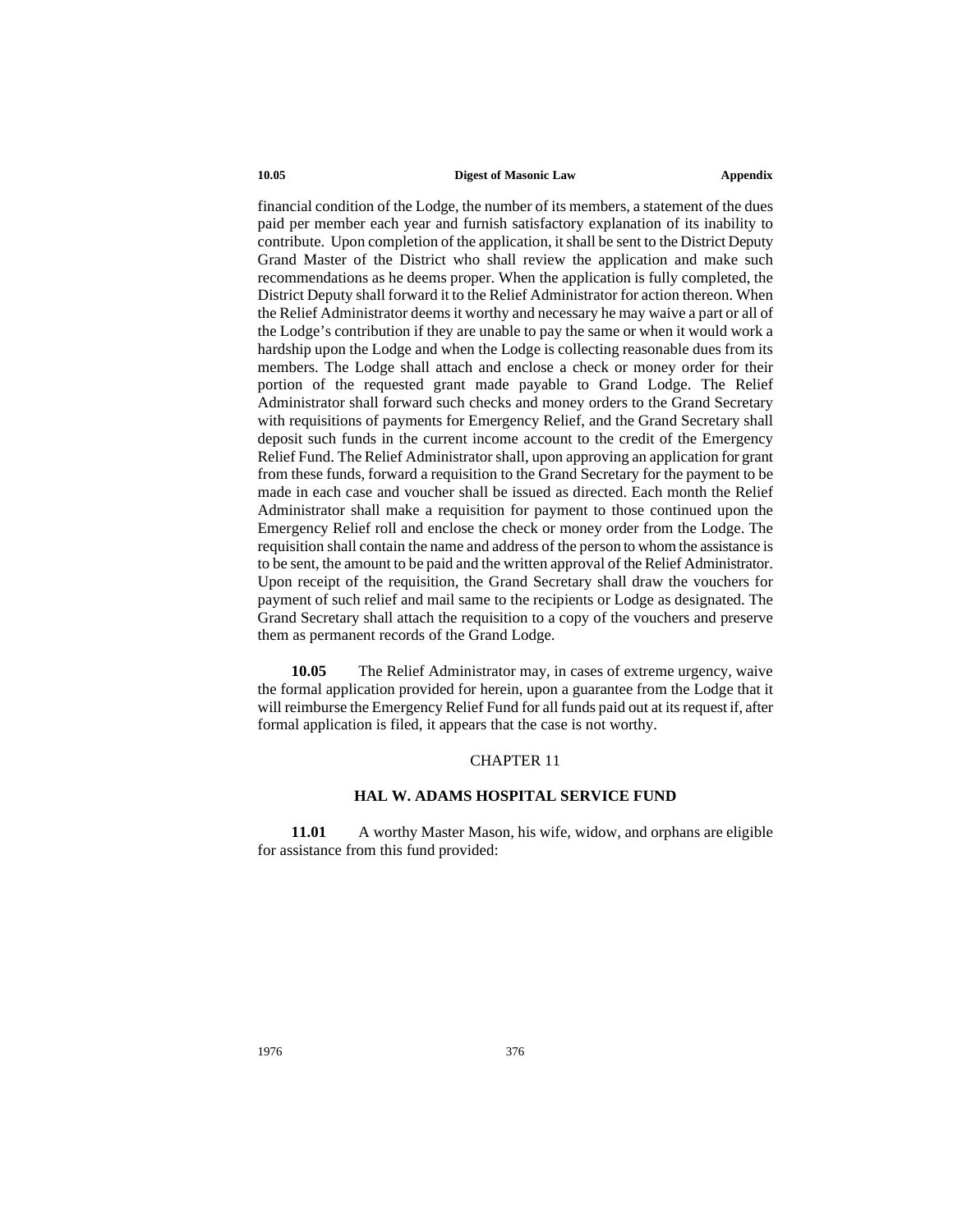#### **Appendix Masonic Home Rules and Regulations 11.01**

- (a) A Master Mason must have been raised in a Florida Lodge and be in good standing at the time of making application for relief.
- (b) If he became a member of a Florida Lodge through affiliation from another Grand Jurisdiction he must have affiliated before reaching the age of sixty-six (66) years; must have been a bona fide resident of the State of Florida and a dues paying member of a Florida Lodge for at least ten (10) years and shall have been a member in good standing for at least ten (10) years immediately preceding the date of application. (1999)
- (c) The wives, widows, and orphans are eligible based on the Master Mason's eligibility.
- (d) The applicant must be sick, afflicted, or injured and in need of medical, surgical, or hospital care, and be without money, or other means to secure the needed service, or has received these services and is unable to pay for same.
- (e) Original grants from this fund are not to exceed the sum of Five Hundred (\$500.00) Dollars; *provided*, however, that where a greater need is apparent to the Relief Administrator, he may, with the approval of the Board, make an additional grant.
- (f) Assistance for hospitalization from these funds shall provide ward accommodations only unless the physician in charge shall file in the hospital records of the case a written order that a private room is necessary.
- (g) All applications must be filed through the Lodge and shall be processed in like manner as Application for Emergency Relief except that no contribution shall be required from the Lodge; and *provided further* that the Relief Administrator may in cases of extreme urgency waive the filing of formal application before the grant is made, but the Lodge must assume responsibility for such grants, if it is later found that the applicant is not eligible under these Rules and Regulations.
- (h) The Relief Administrator shall process applications as quickly as received provided they meet all requirements of eligibility. He shall make a written report to the Board at each of the monthly meetings showing all expenditures.

377 1999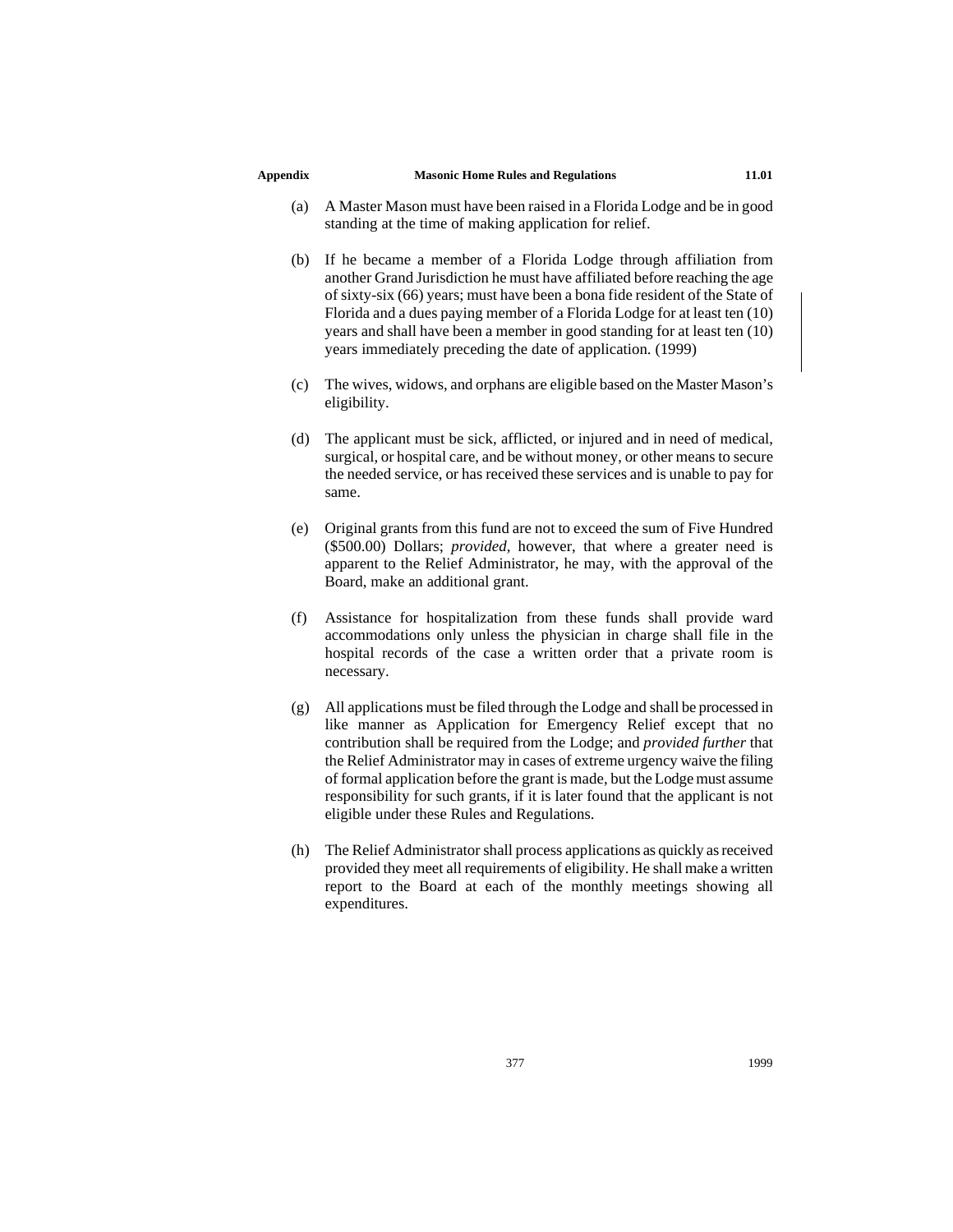#### **12.01 Digest of Masonic Law Appendix**

# CHAPTER 12

# **FUNDS AND FINANCIAL PROCEDURE**

**12.01** The Home and Relief Funds shall be budgeted and expended in accordance with the provisions of the Constitution and Regulations governing budgeting and expenditure of Grand Lodge Funds.

**12.02** The Fiscal year for the operation of the Home and Relief Funds shall be from April 1<sup>st</sup> through March 31<sup>st</sup>.

**12.03** At the beginning of each fiscal year, the Board may authorize the Administrator to requisition money from the Grand Lodge for a Petty Cash Fund Account; the amount of money needed to be determined by the Board and Administrator. The Administrator may send in requisition to replenish the Petty Cash Fund as needed. There shall be attached to the requisition all paid bills with budget sub-account numbers designated. This requisition shall have the approval signature of the Board or its authorized member. The Grand Master may increase or decrease the amount of budgeted money to be carried in the Petty Cash Fund.

**12.04** At the beginning of each fiscal year, the Grand Secretary, with the authorization of the Corporate Board, shall provide the sum of one month's payroll for a revolving payroll account for the use of the Masonic Home in the payment of salaries and wages. This account shall be in the name of The Most Worshipful Grand Lodge of Free and Accepted Masons of Florida and operate upon the following conditions:

- (a) The Grand Lodge shall provide vouchers in triplicate and consecutively numbered for use of the Masonic Home in the payment of authorized and approved salaries and wages for authorized services rendered the Masonic Home and its residents.
- (b) The Grand Lodge shall provide for the vouchers to be signed: The Most Worshipful Grand Lodge of Free and Accepted Masons of Florida, By \_\_\_\_\_\_\_\_\_\_\_\_\_\_\_\_\_\_\_\_\_\_\_\_\_\_\_\_\_\_\_\_\_\_\_\_\_\_\_\_\_\_\_\_\_\_, Administrator.

(Which shall be the Administrator of the Home).

(c) The Grand Lodge shall provide for the depository to mail or deliver all monthly statements and paid checks to the Grand Secretary, The Masonic Building, 220 N Ocean Street, Jacksonville, Florida 32202.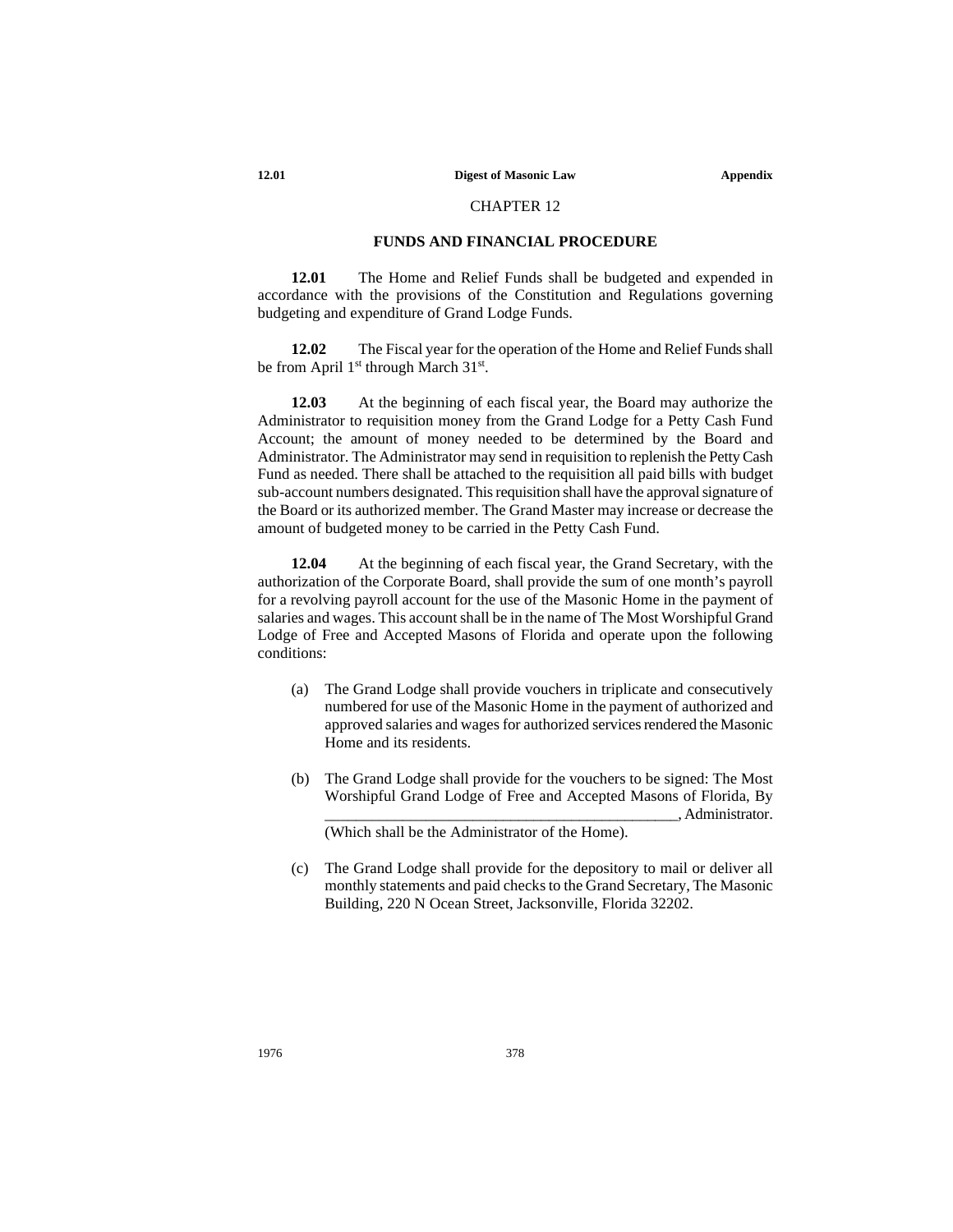- (d) The Grand Secretary shall verify the statements and certify such verification to the Administrator immediately, and file the statement and paid checks as permanent records of the Grand Lodge.
- (e) The Grand Secretary shall prepare vouchers to replenish the payroll account upon receipt of an approved requisition from the Administrator when copies of approved vouchers are attached. The Grand Secretary shall mail or deliver deposits to the depository to replenish such payroll account, and one (1) copy of the remittance letter of deposit list shall be mailed to the Administrator.
- (f) The Grand Secretary shall render to the Board of Trustees and the Administrator a monthly statement of the payroll account.
- (g) All payroll checks shall be made out in triplicate, the original going to the employee, the duplicate copy to the Grand Secretary with requisition, and the triplicate copy retained in the Office of the Administrator.
- (h) The Administrator shall make up a payroll sheet for each payroll, showing all deductions made from salaries.

**12.05** All bills and accounts shall be charged against the proper budget subaccount. The Board of Trustees may request the Corporate Board to transfer funds from one budget sub-account to another budget sub-account, within the "D-The Masonic Home and Relief Fund" account, to meet anticipated expenditures. The appropriation and budget as set up and approved by the Grand Lodge, or as amended by the Corporate Board, for the operation of the Home and Relief Funds shall be binding upon the Board of Trustees and no expenditures shall be made except in accordance therewith. (2011)

**12.06** The Grand Secretary shall prepare voucher checks for the disbursement of funds of Account "D-The Masonic Home and Relief Fund."

**12.07** Statements of the Masonic Home. "The Grand Secretary shall prepare as soon as practicable after the close of each month, a detailed statement of each and every Budget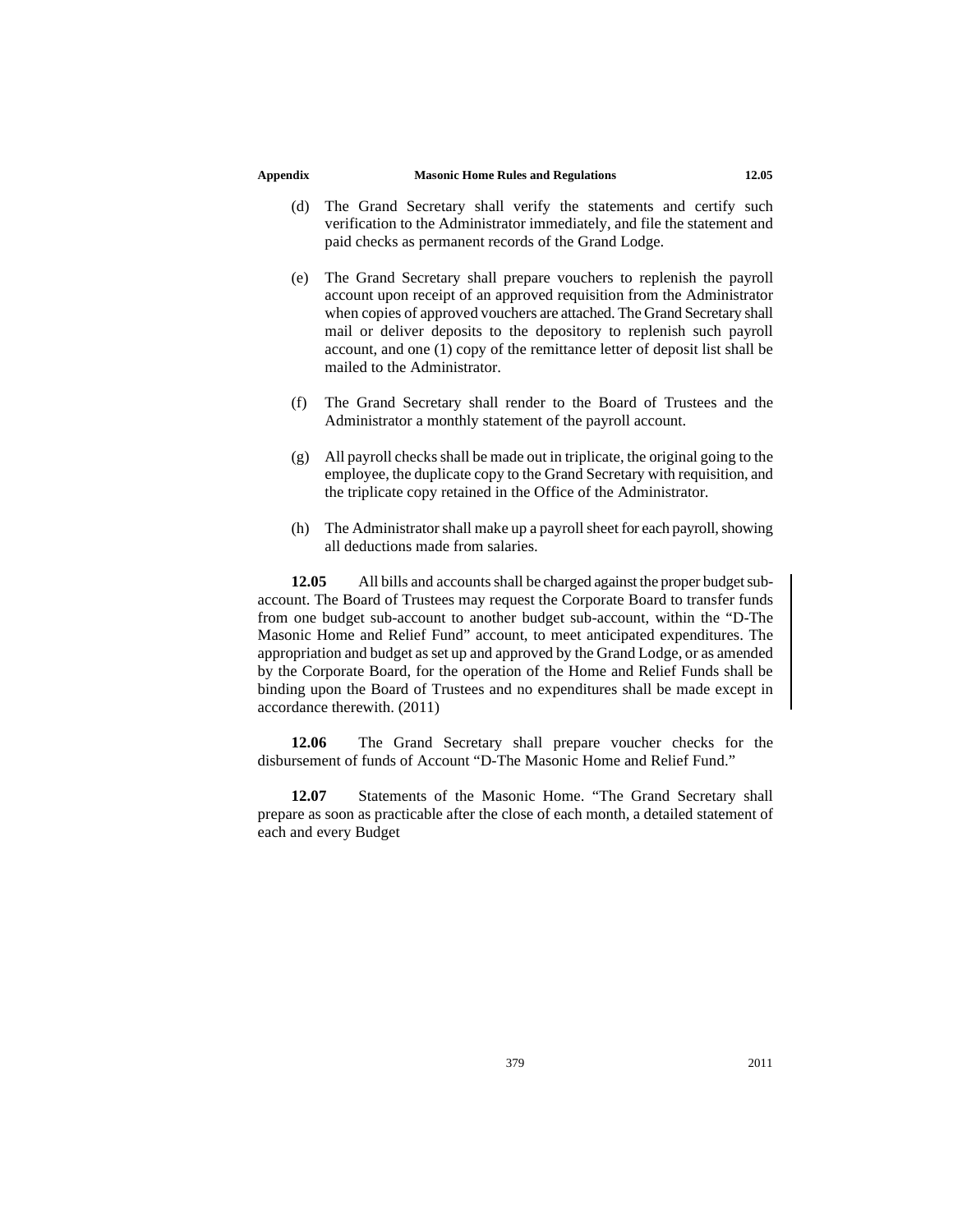#### **12.08 Digest of Masonic Law Appendix**

Account of the Home and Relief Funds. This statement shall show the amount appropriated by the Grand Lodge and any amendments made by the Corporate Board for each account to total amount expended from each account to date, and the balance of unexpended funds in each account to date. The Grand Secretary shall mail a copy of this statement together with complete minutes of the monthly meeting of the Board of Trustees to each member of the Corporate Board, Legal Advisors to the Board, Elected Grand Lodge Officers, Past Grand Masters, the Administrator; and such other persons or organizations as may request them in writing to the Grand Secretary; and that condensed minutes be furnished to the Particular Lodges and all others on the mailing list of the Grand Lodge."

**12.08** (a) Resident Members Trust Account. Except as otherwise provided in Regulation 7.04(a), any funds received from a resident of the Home shall be deposited in the "Resident Members Trust Account" to the credit of the particular resident. Individual accounts shall be maintained for each resident having such trust funds. (1994)

The "Resident Members Trust Account" shall be charged with an initial admission fee of five hundred dollars (\$500.00) to offset the costs of admission of said resident into the Home. A resident's trust account shall also be charged for any expense incurred by the Home in providing outside hospital or medical care for the resident.

In addition to the foregoing, a regular monthly charge shall be made against each Resident Members Trust Account in an amount determined and fixed by the Board of Trustees and approved by Grand Lodge or by the Corporate Board during the recess of Grand Lodge. (2011)

When making a charge against the individual trust accounts of residents, the Grand Secretary shall credit the same to the Current Income Account for "D-The Masonic Home and Relief Fund."

In the event any resident of the Home is discharged from the Home, said discharged resident shall be refunded with the balance remaining in his or her trust account after deduction of the charges as hereinabove provided. Each discharged resident

2011 380